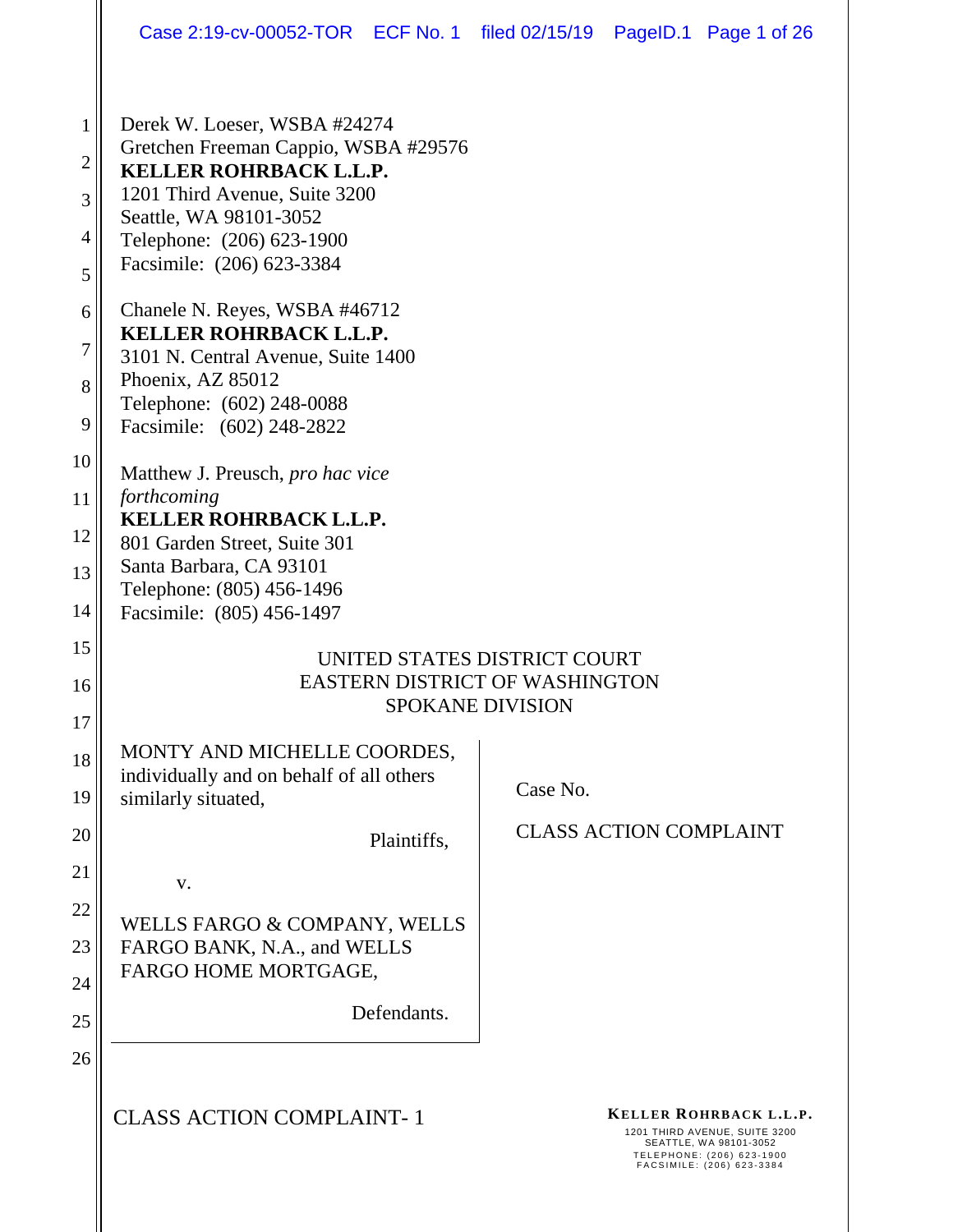Plaintiffs Monty and Michelle Coordes bring this lawsuit on behalf of themselves and a proposed nationwide class of similarly situated people who were wrongfully denied a mortgage modification by Defendants Wells Fargo & Company; Wells Fargo Bank, N.A.; and Wells Fargo Home Mortgage (collectively "Wells Fargo," "the Bank," or "Defendants") due to a software glitch, which the Bank itself has admitted. Plaintiffs, through their Counsel, allege the following based on publicly available information, investigation of Counsel, and information and belief.

#### **I. INTRODUCTION**

1. In 2005, Monty and Michelle Coordes built a new home in Spokane, Washington, that was secured by a mortgage loan.

2. As a result of the economic downturn, Mr. Coordes became temporarily unemployed in 2010. The Coordeses immediately sought a mortgage loan modification from Wells Fargo that would have allowed them to pay the modified payment using Ms. Coordes's salary and Mr. Coordes's unemployment benefits until he was able to obtain new employment.

3. Despite the Coordeses' diligent efforts, Wells Fargo rejected the Coordeses' mortgage modification application. Because of the denial, the Coordeses lost their home to foreclosure.

4. In August 2018, Wells Fargo disclosed that a calculation error in its own mortgage loan modification underwriting software resulted in the improper denial of approximately 625 modification applications, including the Coordeses, that should have

**CLASS ACTION COMPLAINT-2 KELLER ROHRBACK L.L.P.**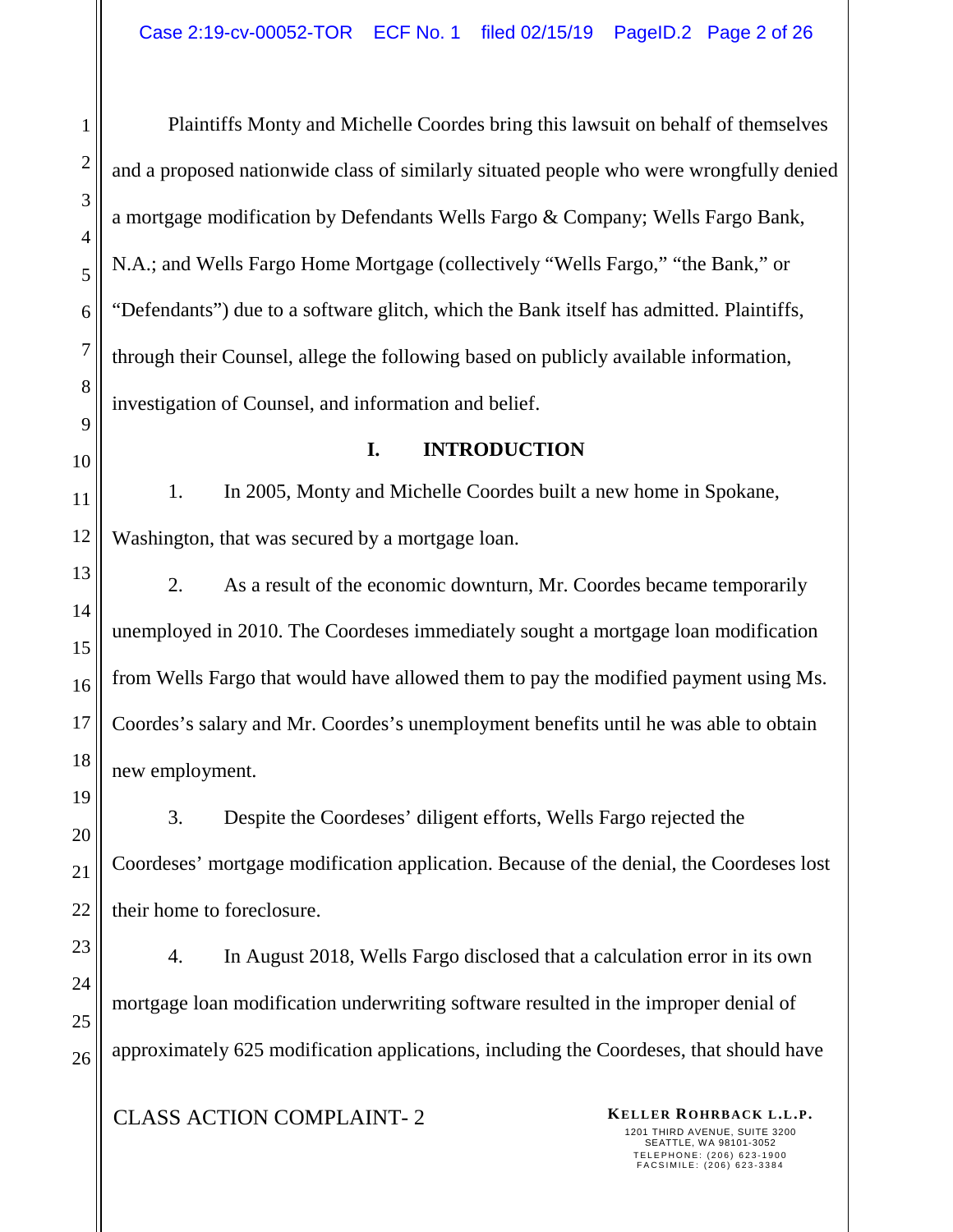qualified for modification. Wells Fargo updated the number in November 2018 to 870. Worse still, many of the affected homeowners, including the Coordeses, endured the nightmare of foreclosure—unnecessary foreclosure. Wells Fargo continues to investigate, indicating there may be even more affected homeowners than already known at the time of this filing.

5. Wells Fargo has now publicly admitted to the error in its software. It also admitted that the Coordeses were among the many victims of that "glitch."

6. To right this wrong, ensure Wells Fargo fully compensates all parties who were affected by this software error, obtain available statutory and other damages, and hold Wells Fargo accountable for yet another abuse of customer trust, the Coordeses bring this class action Complaint on behalf of themselves and all similarly situated Wells Fargo mortgage borrowers nationwide.

### **II. JURISDICTION AND VENUE**

7. This Court has subject matter jurisdiction over this action pursuant to 28 U.S.C. § 1331 based on the federal statutory claims below, and the Court has supplemental jurisdiction over Plaintiffs' state law claims under 28 U.S.C. § 1367.

8. This Court also has subject matter jurisdiction pursuant to the Class Action Fairness Act of 2005, 28 U.S.C. § 1332(d), because at least one Class member is of diverse citizenship from one Defendant, there are 100 or more Class members nationwide, and the aggregate amount in controversy exceeds \$5,000,000.

1201 THIRD AVENUE, SUITE 3200 SEATTLE, WA 98101-3052 TELEPHONE: (206) 623-1900<br>FACSIMILE: (206) 623-3384

1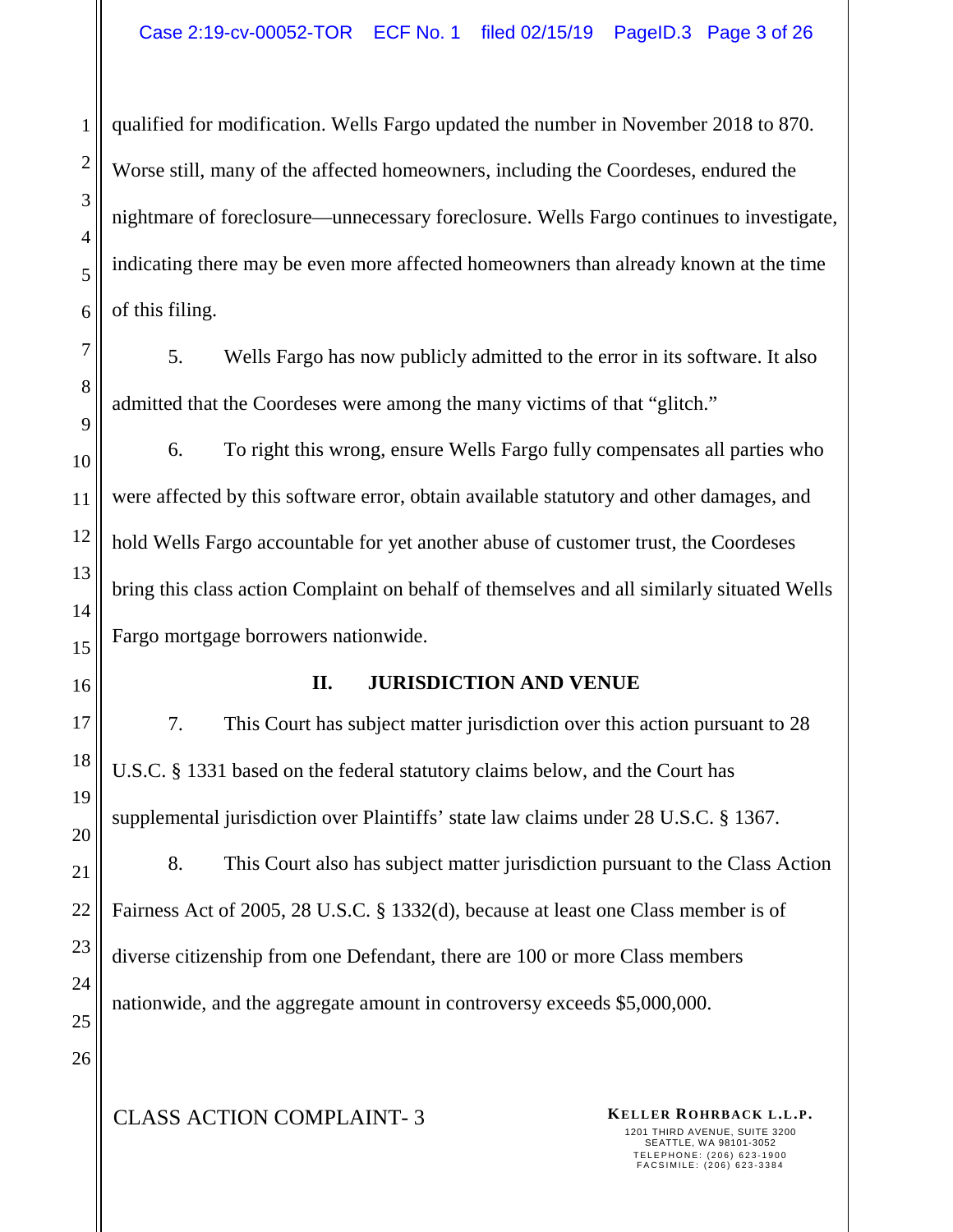9. Venue is proper in this District pursuant to 28 U.S.C. § 1391(b)(3) because the Court has personal jurisdiction over Defendants, a substantial portion the alleged wrongdoing occurred in this District and the state of Washington, and Defendants have sufficient contacts with this District and Washington.

10. Venue is proper in the Eastern District of Washington pursuant to 28 U.S.C. § 1391(b)(2) because a substantial part of the events or omissions giving rise to the claims at issue in this Complaint arose in this District. The Plaintiffs reside in Spokane County, thus the Spokane Division is proper.

#### **III. PARTIES**

11. Monty and Michelle Coordes are residents and citizens of Spokane Valley, Washington. They owned a home in Spokane, Washington, that was unlawfully foreclosed on by Wells Fargo in 2011.

12. Defendant Wells Fargo & Company is incorporated in Delaware with its principal place of business in San Francisco, California. Wells Fargo & Company is a financial services company with \$1.9 trillion in assets and approximately 271,000 employees. It provides banking, insurance, investments, mortgage, and consumer and commercial finance through more than 8,500 locations, 13,000 ATMs, the Internet and mobile banking, and has offices in 42 countries and territories. Wells Fargo & Company represents through various means, including in press releases issued from San Francisco, California, that it provides mortgage services:

1

2

3

4

5

6

7

8

9

10

**CLASS ACTION COMPLAINT-4 KELLER ROHRBACK L.L.P.**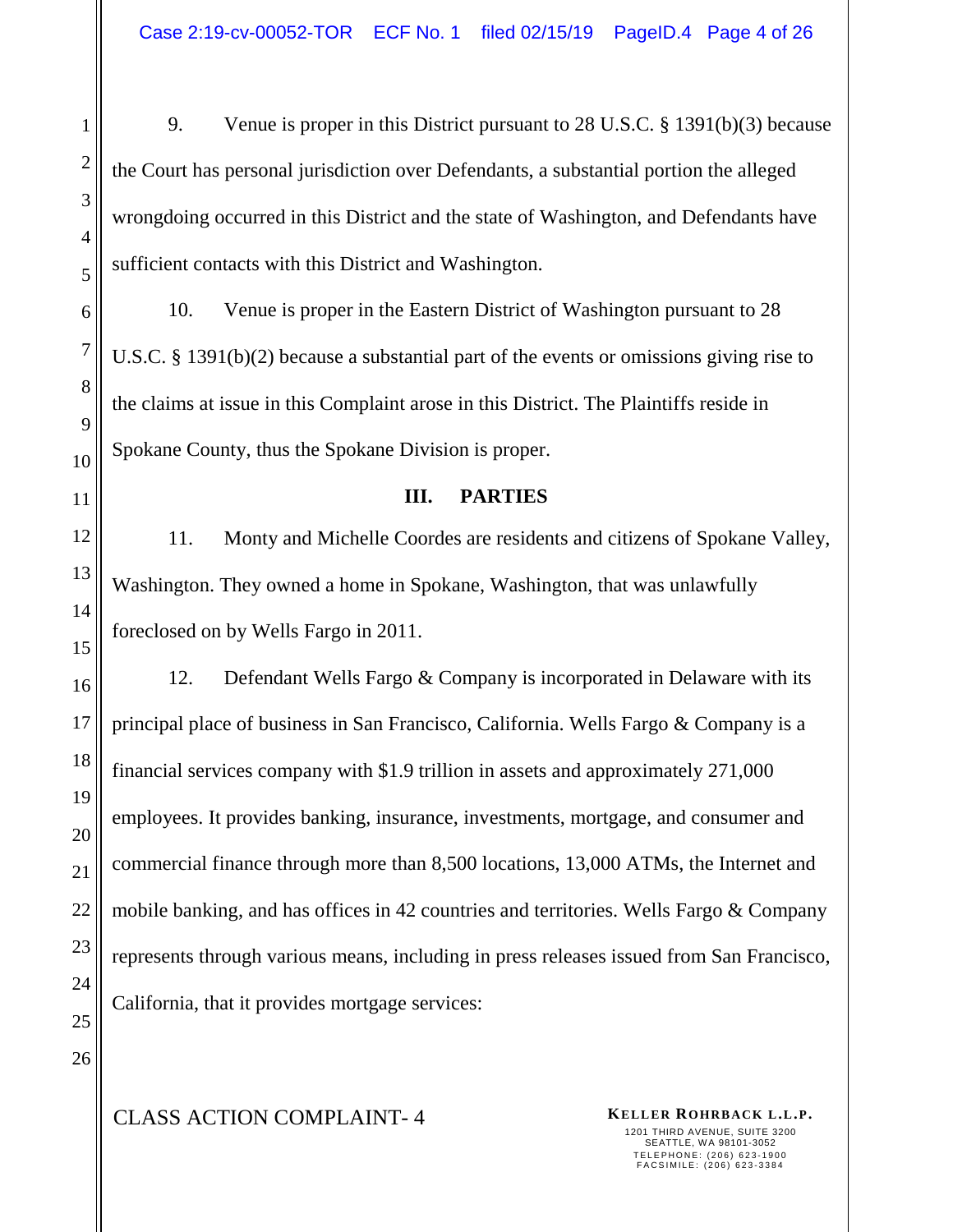|                | Case 2:19-cv-00052-TOR ECF No. 1 filed 02/15/19 PageID.5 Page 5 of 26                                                                                                                                                                                                                                                                                     |  |  |  |  |  |  |
|----------------|-----------------------------------------------------------------------------------------------------------------------------------------------------------------------------------------------------------------------------------------------------------------------------------------------------------------------------------------------------------|--|--|--|--|--|--|
| 1              | <b>About Wells Fargo</b>                                                                                                                                                                                                                                                                                                                                  |  |  |  |  |  |  |
| $\overline{2}$ | Wells Fargo & Company (NYSE: WFC) is a diversified, community-based financial services company with \$1.9 trillion in<br>assets. Wells Fargo's vision is to satisfy our customers' financial needs and help them succeed financially. Founded in                                                                                                          |  |  |  |  |  |  |
| 3              | 1852 and headquartered in San Francisco, Wells Fargo provides banking, insurance, investments, mortgage, and<br>consumer and commercial finance through more than 8,400 locations, 13,000 ATMs, the internet (wellsfargo.com) and                                                                                                                         |  |  |  |  |  |  |
| 4              | mobile banking, and has offices in 42 countries and territories to support customers who conduct business in the<br>global economy. With approximately 268,000 team members, Wells Fargo serves one in three households in the<br>United States. Wells Fargo & Company was ranked No. 25 on Fortune's 2017 rankings of America's largest<br>corporations. |  |  |  |  |  |  |
| 5              |                                                                                                                                                                                                                                                                                                                                                           |  |  |  |  |  |  |
| 6              | Defendant Wells Fargo Bank, N.A. is a national banking association<br>13.                                                                                                                                                                                                                                                                                 |  |  |  |  |  |  |
| 7              | chartered under the laws of the United States with its primary place of business in Sioux                                                                                                                                                                                                                                                                 |  |  |  |  |  |  |
| 8              | Falls, South Dakota. Wells Fargo Bank, N.A. provides Wells Fargo & Company personal<br>and commercial banking services, engages in mortgage lending, and is Wells Fargo &                                                                                                                                                                                 |  |  |  |  |  |  |
| 9              |                                                                                                                                                                                                                                                                                                                                                           |  |  |  |  |  |  |
| 10             |                                                                                                                                                                                                                                                                                                                                                           |  |  |  |  |  |  |
| 11<br>12       | Company's principal subsidiary. Wells Fargo Bank, N.A. is also the successor by merger                                                                                                                                                                                                                                                                    |  |  |  |  |  |  |
| 13             | to Wells Fargo Home Mortgage, Inc.                                                                                                                                                                                                                                                                                                                        |  |  |  |  |  |  |
| 14             | Defendant Wells Fargo Home Mortgage is a division of Wells Fargo Bank,<br>14.                                                                                                                                                                                                                                                                             |  |  |  |  |  |  |
| 15             | N.A. and has its primary place of business in Des Moines, Iowa.                                                                                                                                                                                                                                                                                           |  |  |  |  |  |  |
| 16             | <b>FACTUAL ALLEGATIONS</b><br>IV.                                                                                                                                                                                                                                                                                                                         |  |  |  |  |  |  |
| 17             | 15.<br>Wells Fargo is the nation's second largest residential mortgage provider. In                                                                                                                                                                                                                                                                       |  |  |  |  |  |  |
| 18             | August 2018, it disclosed to the Securities and Exchange Commission ("SEC") that an                                                                                                                                                                                                                                                                       |  |  |  |  |  |  |
| 19             | error in its mortgage loan modification underwriting software led to the improper denial                                                                                                                                                                                                                                                                  |  |  |  |  |  |  |
| 20             |                                                                                                                                                                                                                                                                                                                                                           |  |  |  |  |  |  |
| 21             | of approximately 625 customers for mortgage modifications, with the majority resulting                                                                                                                                                                                                                                                                    |  |  |  |  |  |  |
| 22             | in needless foreclosures. In November 2018, Wells Fargo updated its disclosure to state                                                                                                                                                                                                                                                                   |  |  |  |  |  |  |
| 23             | the software error affected 870 consumers. <sup>1</sup> Before these public disclosures, the                                                                                                                                                                                                                                                              |  |  |  |  |  |  |
| 24             |                                                                                                                                                                                                                                                                                                                                                           |  |  |  |  |  |  |
| 25             |                                                                                                                                                                                                                                                                                                                                                           |  |  |  |  |  |  |
| 26             | <sup>1</sup> Further, Wells Fargo acknowledged in November 2018 that it continues to investigate<br>the matter, which may result in identification of additional victims.<br>KELLER ROHRBACK L.L.P.<br><b>CLASS ACTION COMPLAINT-5</b>                                                                                                                    |  |  |  |  |  |  |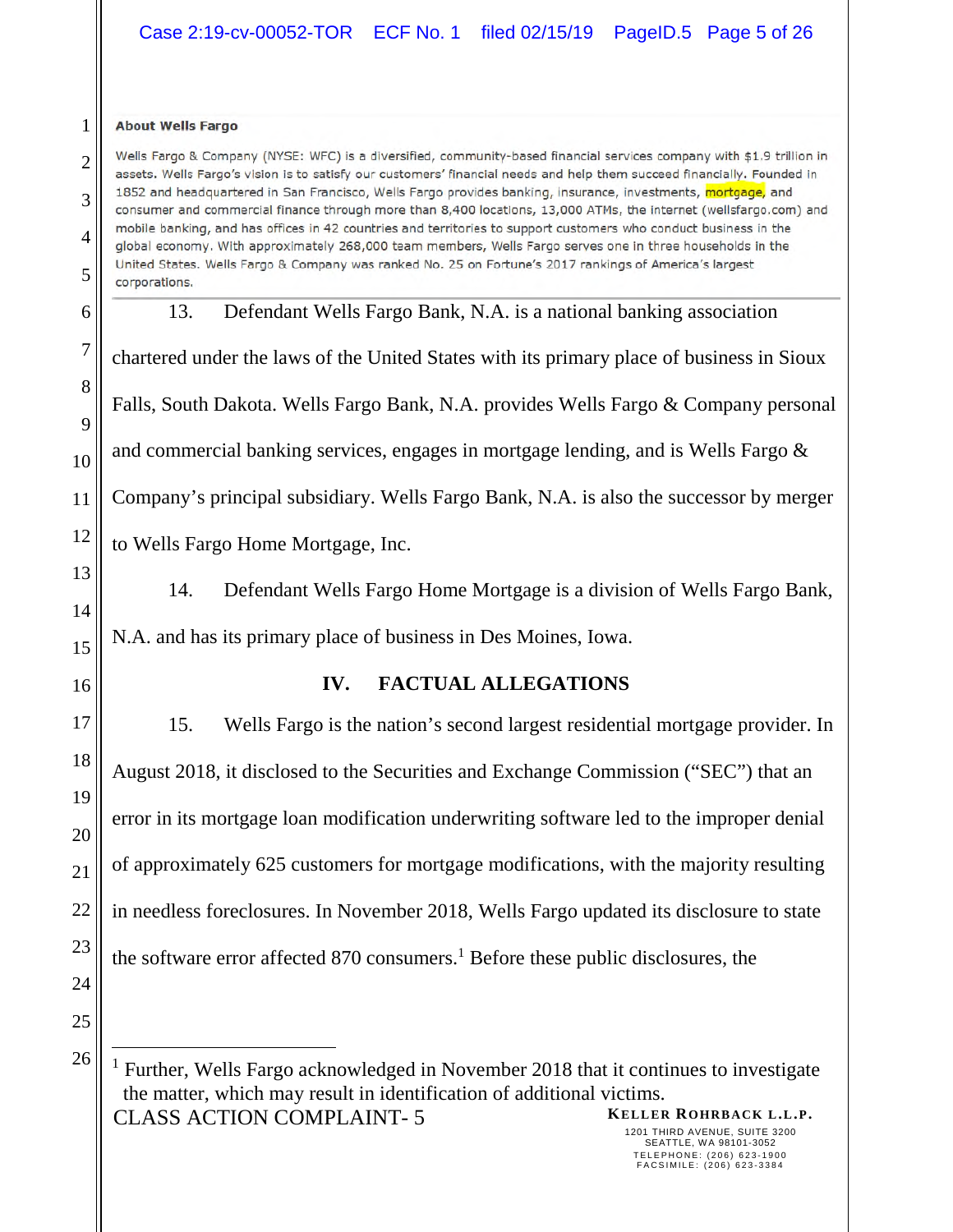Coordeses had no idea that Wells Fargo's software glitch was to blame for the denial of their mortgage modification and subsequent foreclosure.

# **A. Mortgage modification**

16. Mortgage modification allows lender and borrower to modify the original terms of the mortgage contract. Possible modifications include reduction in interest rate, fixed interest rate, reduction of the principal or forbearance, or extension of the term.

17. In 2009 the federal government introduced a policy known as Making Home Affordable (MHA) to address the foreclosure crisis at that time. The largest program in MHA was the Home Affordable Modification Program (HAMP), which was designed to assist homeowners struggling financially avoid foreclosure. To qualify, borrowers were required to demonstrate documented financial hardship and the ability to make the monthly mortgage payment after modification. The program allowed lenders and borrowers to modify loans to a level that would be affordable immediately, yet still sustainable over the term of the loan. Mortgage modifications were completed under the program without expense to the taxpayer.

18. HAMP modifications began with a three-month trial period that allowed the borrower to demonstrate their ability to make their payments timely. The official modification occurred at the end of the trial and became permanent on the loan.

19. The federal government developed software to determine eligibility for participation in the HAMP program. Despite the accessibility of this software, Wells Fargo opted to develop and use its own software. It was this internally-developed

**CLASS ACTION COMPLAINT-6 KELLER ROHRBACK L.L.P.** 

1201 THIRD AVENUE, SUITE 3200 SEATTLE, WA 98101-3052 TELEPHONE: (206) 623-1900<br>FACSIMILE: (206) 623-3384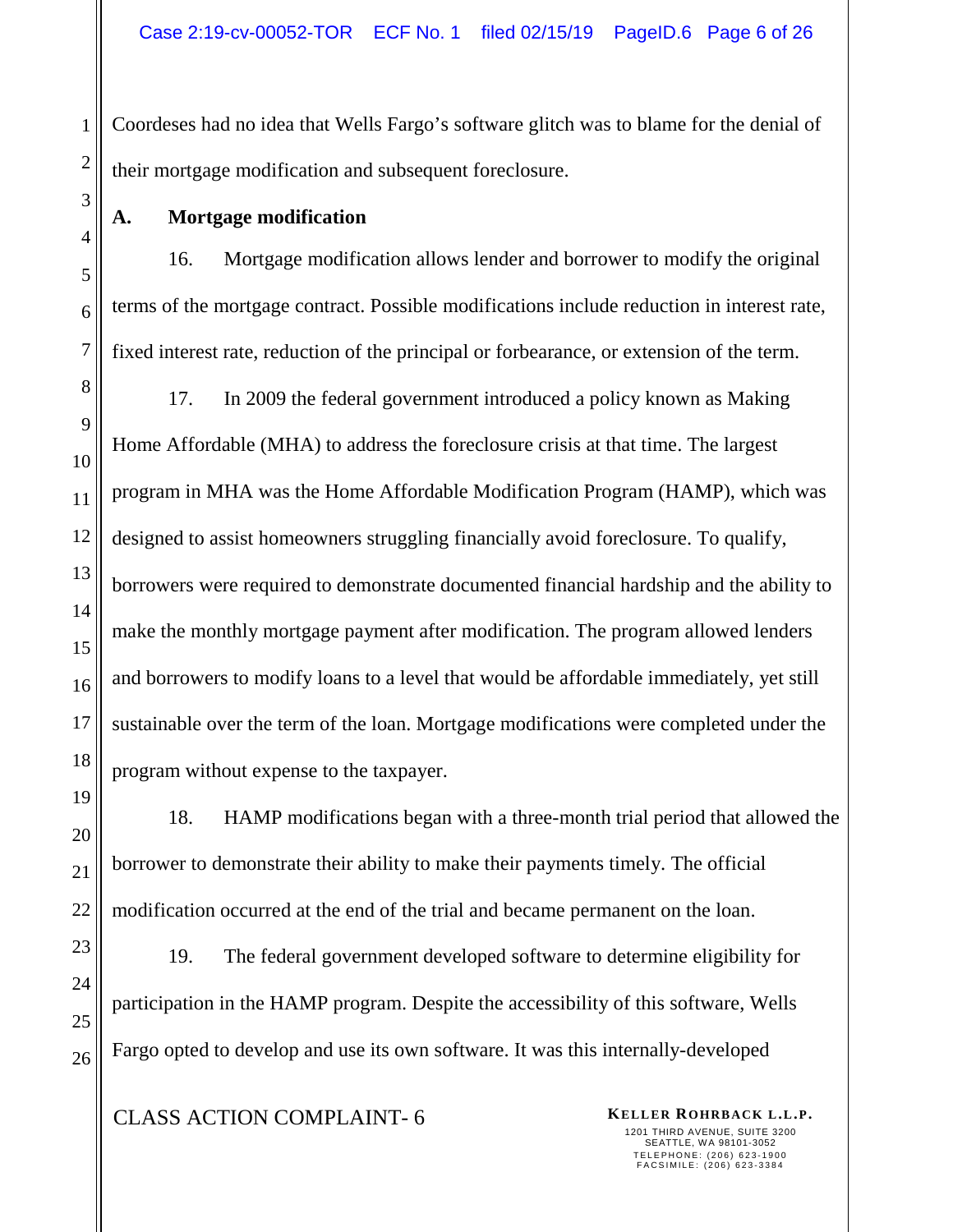software that contained a glitch in the calculation of attorneys' fees that led to the improper denial of otherwise qualified mortgage modification applications, such as that of the Coordeses.

#### **B. Wells Fargo's admission of its own software error**

20. On August 3, 2018, Wells Fargo revealed in its SEC 10-Q filing that an internal review of its mortgage loan modification underwriting software determined a "calculation error" involving some accounts in the foreclosure process between April 13, 2010, and October 20, 2015. The error was an "automated miscalculation of attorneys' fees that were included for purposes of determining whether a customer qualified for a mortgage loan modification pursuant to the requirements of government-sponsored enterprises . . ." Due to this mistake, on August 3, 2018, Wells Fargo announced that it had identified at least 625 customers who were incorrectly denied a mortgage modification for which they would otherwise have qualified. Wells Fargo estimated that approximately 400 of those 625 cases resulted in foreclosure.

21. On November 6, 2018, Wells Fargo, in an updated disclosure, announced that it expanded its search to March 15, 2010, to April 30, 2018, the date "new controls were implemented." The expanded search resulted in an increase to 870 affected homeowners, of which approximately 545 experienced foreclosures. In addition, Wells Fargo described the review, which included a review of its modification tools, as "ongoing."

1201 THIRD AVENUE, SUITE 3200 SEATTLE, WA 98101-3052 TELEPHONE: (206) 623-1900<br>FACSIMILE: (206) 623-3384

# **CLASS ACTION COMPLAINT- 7 KELLER ROHRBACK L.L.P.**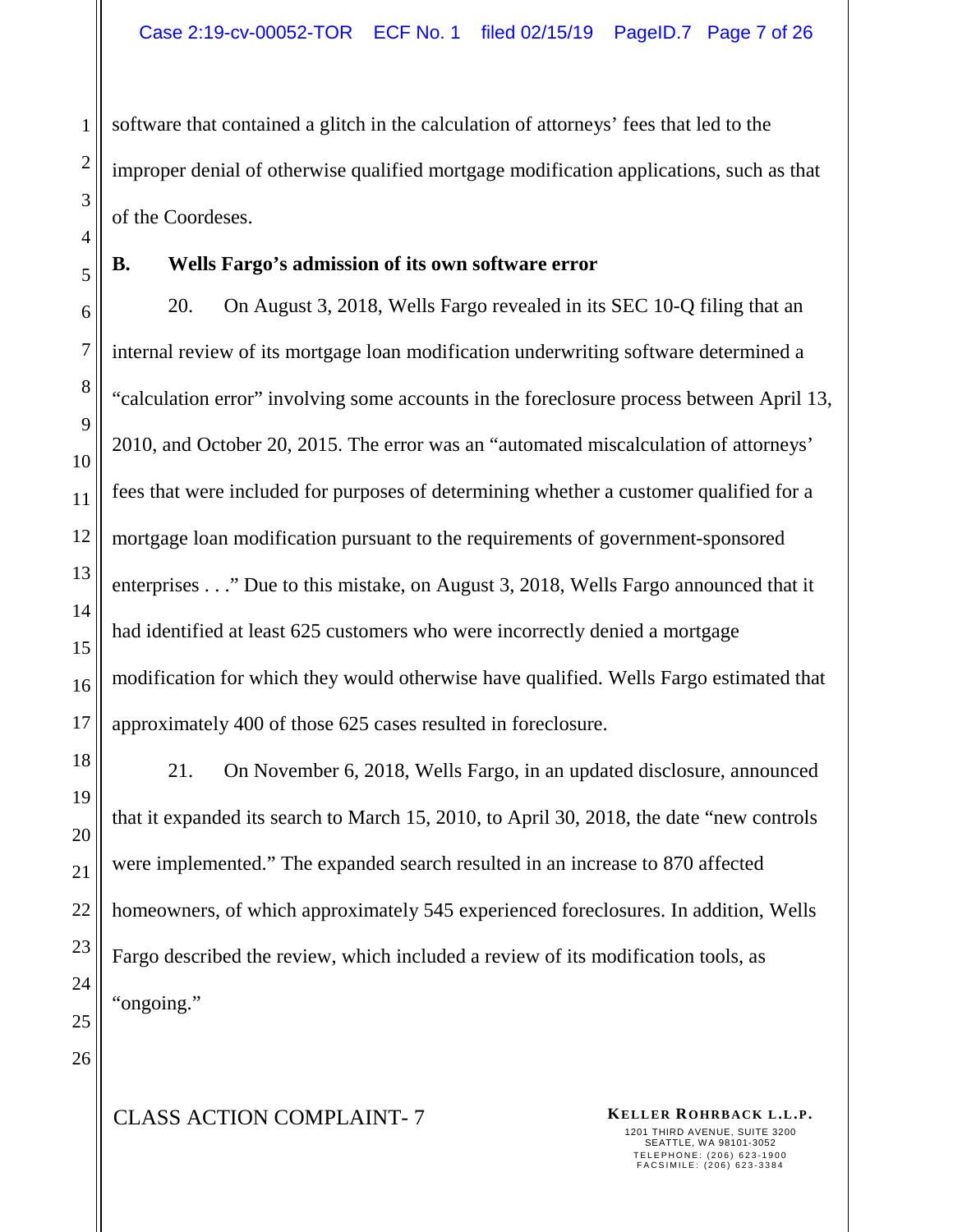22. Plaintiffs believe that Wells Fargo has not informed all victims of the mortgage software glitch that they are affected and that some victims must contact Wells Fargo directly to determine they were affected.

23. Wells Fargo set aside \$8 million to attempt to remediate customers who were affected by the calculation error. It has not announced if additional funds have been allocated to address the expanding class of affected consumers.

24. The Coordeses and consumers like them, affected by the error and not given their rightfully-deserved modification, face a variety of harms, whether or not they actually experienced foreclosure. These consequences include: increased borrowing costs, loss of equity, eviction and other foreclosure-related fees, legal fees, devastating impacts to their consumer credit, and incidental costs related to the sudden need to move. Wells Fargo's remediation program does not fully compensate the Coordeses or those similarly situated for all the injuries Wells Fargo has caused them, injuries that this lawsuit can redress.

# **C. Plaintiffs Monty and Michelle Coordes' Experience**

25. In 2005, the Coordeses built a new home in Spokane, Washington, that was secured by a mortgage loan of \$198,400. In 2007, the loan was acquired by Wells Fargo, and the Coordeses continued to make mortgage payments as normal. At this time, the Coordeses both had consumer credit scores in excess of 700.

26. As a result of the economic downturn, Mr. Coordes's position as an aircraft program manager was eliminated by his company in February 2010. Immediately upon

# **CLASS ACTION COMPLAINT-8 KELLER ROHRBACK L.L.P.**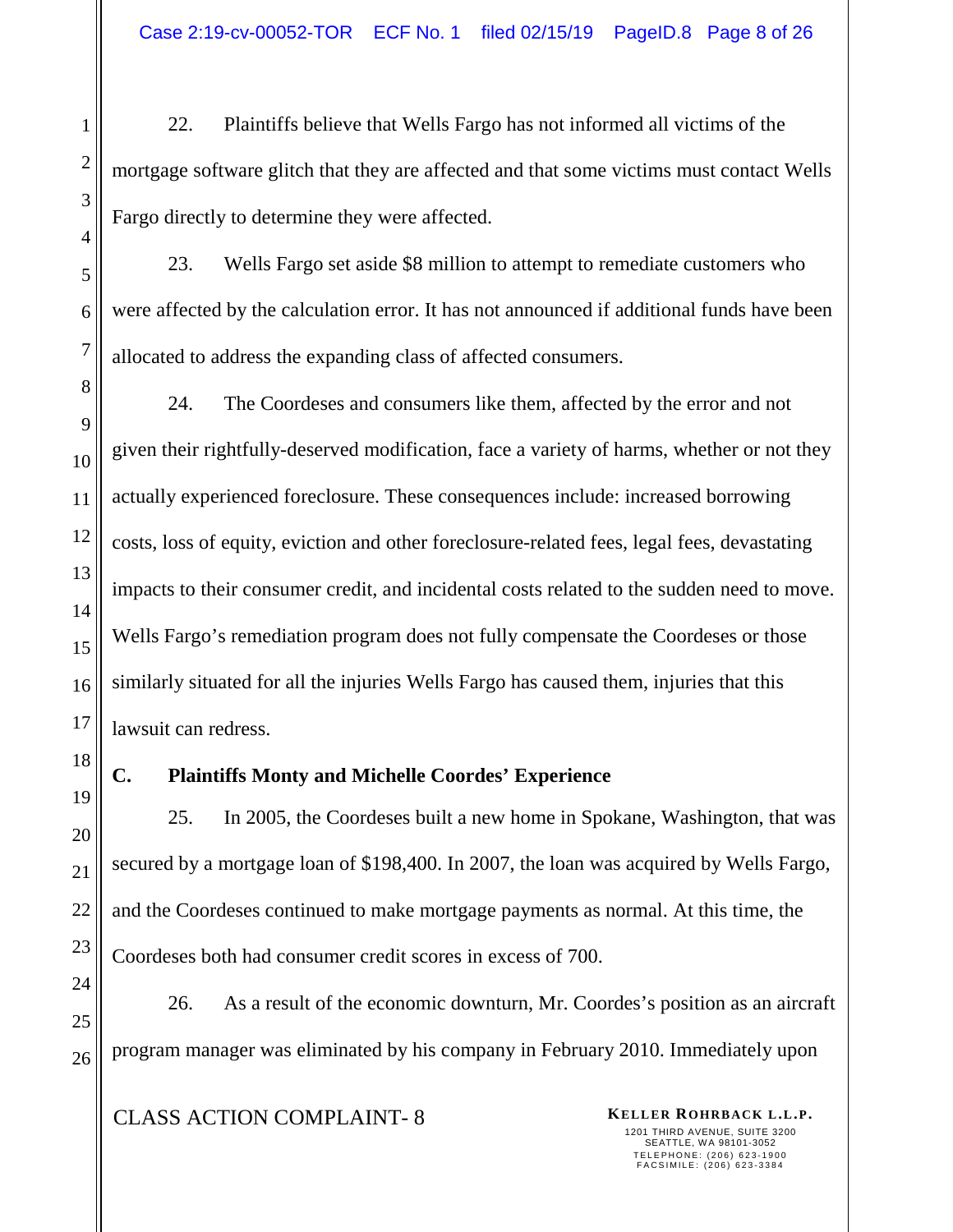the loss of Mr. Coordes' job, the Coordeses contacted Wells Fargo to obtain a mortgage modification under HAMP. A modification would have allowed the Coordeses to continue making reduced payments using Ms. Coordes's salary and Mr. Coordes's unemployment benefits until he was able to obtain new employment. The Bank advised them that they would need to miss three payments before they could qualify for relief. Despite concerns for their credit, the Coordeses deliberately missed the requisite three payments and filed for a mortgage modification with Wells Fargo in spring 2010.

27. Throughout 2010, the Coordeses continued to pursue the mortgage modification, but they experienced significant communication challenges with Wells Fargo. The bank repeatedly requested the same documents and information about their finances.

28. Despite over a year of negotiations with Wells Fargo to have their mortgage loan modified, in September 2011 the Coordeses received notice from Wells Fargo that their home was being foreclosed and would be sold at auction. Alarmed that their home would be unexpectedly taken from them, the Coordeses fought to retain their home, but Wells Fargo was unresponsive. Finally, in January 2012, the home was sold at auction, and the Coordeses were forced to move into a rental house.

29. Over six years later, in September 2018, the Coordeses began to receive phone calls from Wells Fargo representatives. In these calls, Wells Fargo acknowledged the computer error that resulted in the improper rejection of the Coordeses' modification application. Shortly after, the Coordeses received a notice dated September 11, 2018, that

**CLASS ACTION COMPLAINT-9 KELLER ROHRBACK L.L.P.**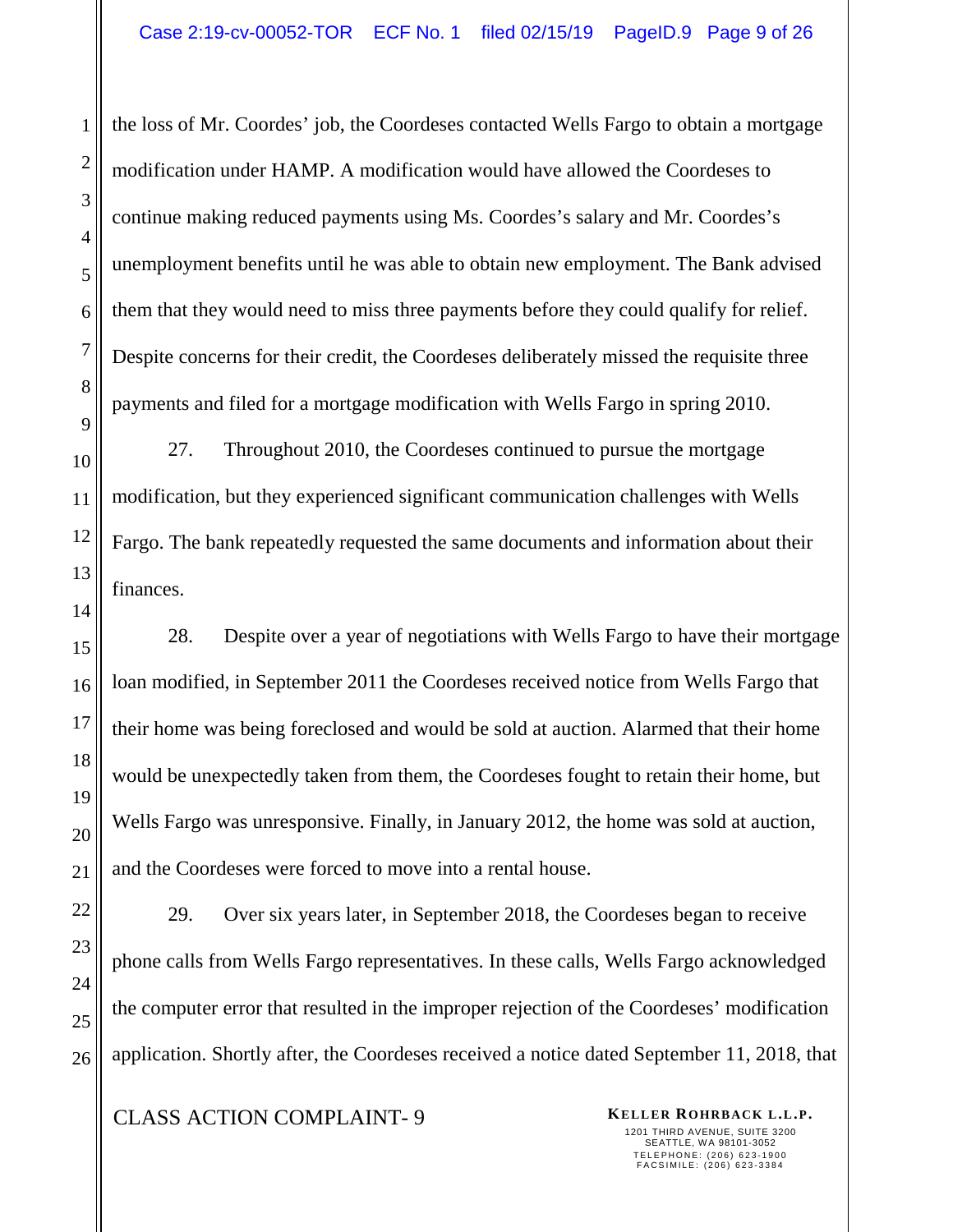|          | Case 2:19-cv-00052-TOR<br>filed 02/15/19<br>PageID.10 Page 10 of 26<br>ECF No. 1                                                                                                                                                                                                                                 |  |  |  |  |  |
|----------|------------------------------------------------------------------------------------------------------------------------------------------------------------------------------------------------------------------------------------------------------------------------------------------------------------------|--|--|--|--|--|
|          | said:                                                                                                                                                                                                                                                                                                            |  |  |  |  |  |
| 2        |                                                                                                                                                                                                                                                                                                                  |  |  |  |  |  |
| 3        | We have some difficult news to share. When you were considered for a loan modification, you weren't<br>approved, and now we realize that you should have been. We based our decision on a faulty calculation,<br>and we're sorry. If it had been correct, you would have been approved for a trial modification. |  |  |  |  |  |
| 4        | We want to make things right.                                                                                                                                                                                                                                                                                    |  |  |  |  |  |
| 5        | We realize that our decision impacted you at a time you were facing a hardship. We've carefully                                                                                                                                                                                                                  |  |  |  |  |  |
| 6        | considered what we can do for you. You'll find a payment enclosed to help make up for your financial loss.<br>We're also reaching out to the consumer reporting agencies to ask them to remove any negative reporting.                                                                                           |  |  |  |  |  |
| 7        | If you don't feel that we've made things right, you can consider mediation. A mediator is someone outside                                                                                                                                                                                                        |  |  |  |  |  |
| 8        | of Wells Fargo who will help us work together to resolve the issue. There'll be no cost to you. Please see<br>the enclosed information. If you request mediation, you can still cash the enclosed check.                                                                                                         |  |  |  |  |  |
| 9        |                                                                                                                                                                                                                                                                                                                  |  |  |  |  |  |
| 10       | 30.<br>Attached to the letter was a check for \$15,000. The Coordeses believe that                                                                                                                                                                                                                               |  |  |  |  |  |
| 11       | the \$15,000 check is far from adequate compensation for the loss of their home and the                                                                                                                                                                                                                          |  |  |  |  |  |
| 12       | other injuries sustained due to Wells Fargo's misconduct. To try to receive appropriate                                                                                                                                                                                                                          |  |  |  |  |  |
| 13<br>14 | compensation, the Coordeses undertook mediation with Wells Fargo in November 2018.                                                                                                                                                                                                                               |  |  |  |  |  |
| 15       | Wells Fargo provided a modest payment of \$25,000, but Wells Fargo was unwilling to                                                                                                                                                                                                                              |  |  |  |  |  |
| 16       | provide full and fair relief for the injuries suffered by the Coordeses as a result of Wells                                                                                                                                                                                                                     |  |  |  |  |  |
| 17       | Fargo's admitted wrongful conduct.                                                                                                                                                                                                                                                                               |  |  |  |  |  |
| 18<br>19 | <b>CLASS ACTION ALLEGATIONS</b><br>V.                                                                                                                                                                                                                                                                            |  |  |  |  |  |
| 20       | 31.<br>This matter is brought by the Coordeses on behalf of themselves and those                                                                                                                                                                                                                                 |  |  |  |  |  |
| 21       | similarly situated, under Federal Rules of Civil Procedure $23(b)(2)$ and $23(b)(3)$ . The                                                                                                                                                                                                                       |  |  |  |  |  |
| 22       | Class that the Coordeses seek to represent is defined at this time as:                                                                                                                                                                                                                                           |  |  |  |  |  |
| 23       |                                                                                                                                                                                                                                                                                                                  |  |  |  |  |  |
| 24       | All persons who sought a mortgage modification from Wells Fargo<br>between April 13, 2010, and October 20, 2015, and were denied due to an                                                                                                                                                                       |  |  |  |  |  |
| 25       | error acknowledged by Wells Fargo in Wells Fargo's mortgage                                                                                                                                                                                                                                                      |  |  |  |  |  |
| 26       | underwriting software. The Class includes, but is not limited to, persons to                                                                                                                                                                                                                                     |  |  |  |  |  |
|          | whom Wells Fargo sent or should have sent the notice referred to in<br>paragraph 29.                                                                                                                                                                                                                             |  |  |  |  |  |
|          | <b>CLASS ACTION COMPLAINT-10</b><br>KELLER ROHRBACK L.L.P.<br>1201 THIRD AVENUE, SUITE 3200<br>SEATTLE, WA 98101-3052<br>TELEPHONE: (206) 623-1900<br>FACSIMILE: (206) 623-3384                                                                                                                                  |  |  |  |  |  |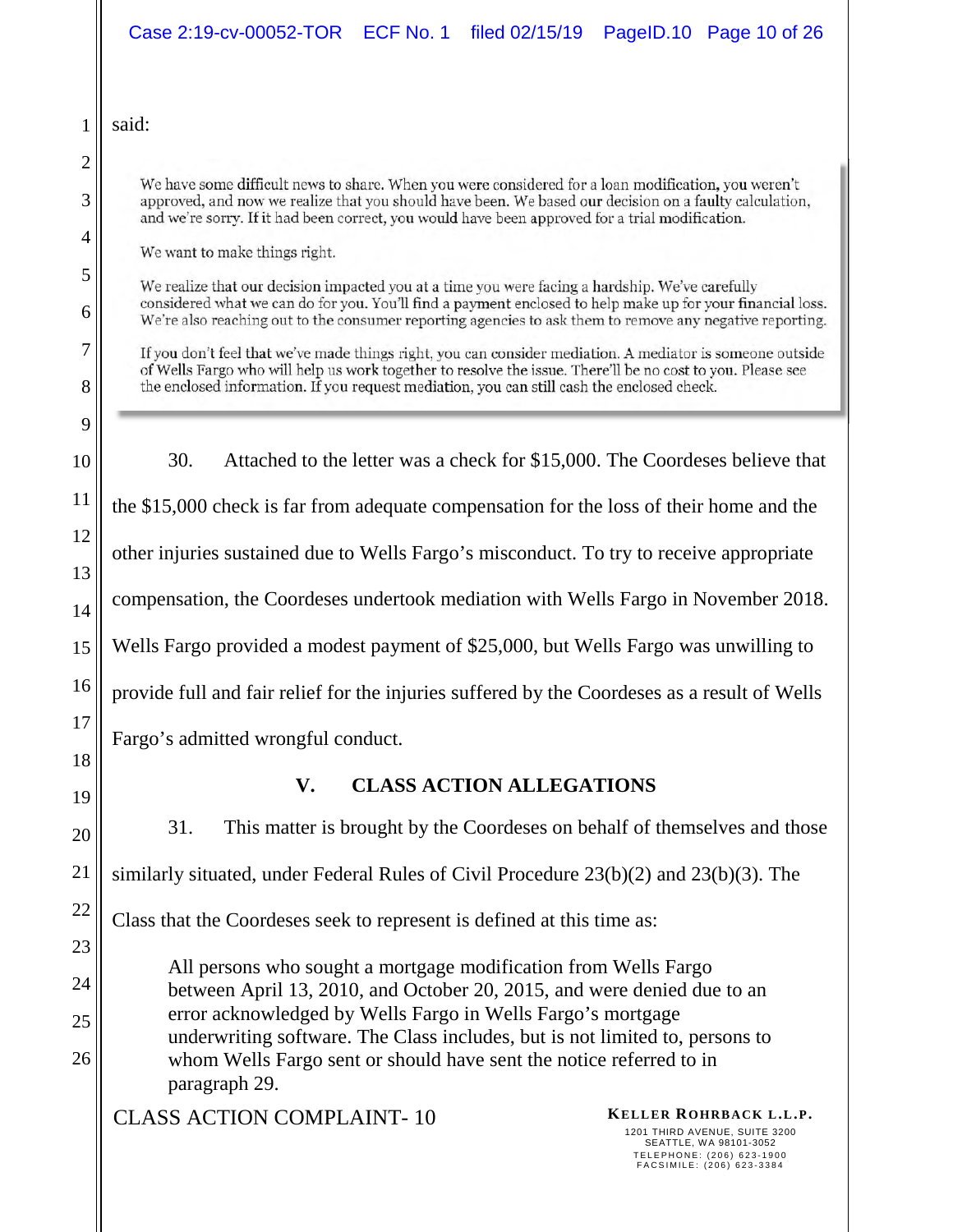32. Excluded from the Class are Wells Fargo's officers, directors, and employees; the judicial officers and associated court staff assigned to this case; and the immediate family members of such officers and staff. The Coordeses reserve the right to amend the class definition based on information obtained in discovery.

33. **Numerosity**: The members of the Class are so numerous that joinder of all members would be impractical. The proposed Class contains at least 870 members by Wells Fargo's own admission. Wells Fargo is the nation's second largest home lender. The precise number of class members can be ascertained through discovery, which will include Defendants' underwriting and other records.

34. **Commonality and Predominance**: Common questions of law and fact predominate over any questions affecting only individual members of the Class.

35. For the Coordeses and the Class, the common legal and factual questions include, but are not limited to the following:

A. Whether Wells Fargo has engaged in unconscionable acts or practices and unfair or deceptive acts or practices with the incorrect denial of mortgage modification applications for qualified applicants;

B. Whether Wells Fargo violated the federal statutes enumerated in the causes of action below;

C. Whether Wells Fargo has been unjustly enriched;

D. Whether Wells Fargo breached the implied covenant of good faith and fair dealing;

CLASS ACTION COMPLAINT- 11 **KELLER ROHRBACK L.L.P.**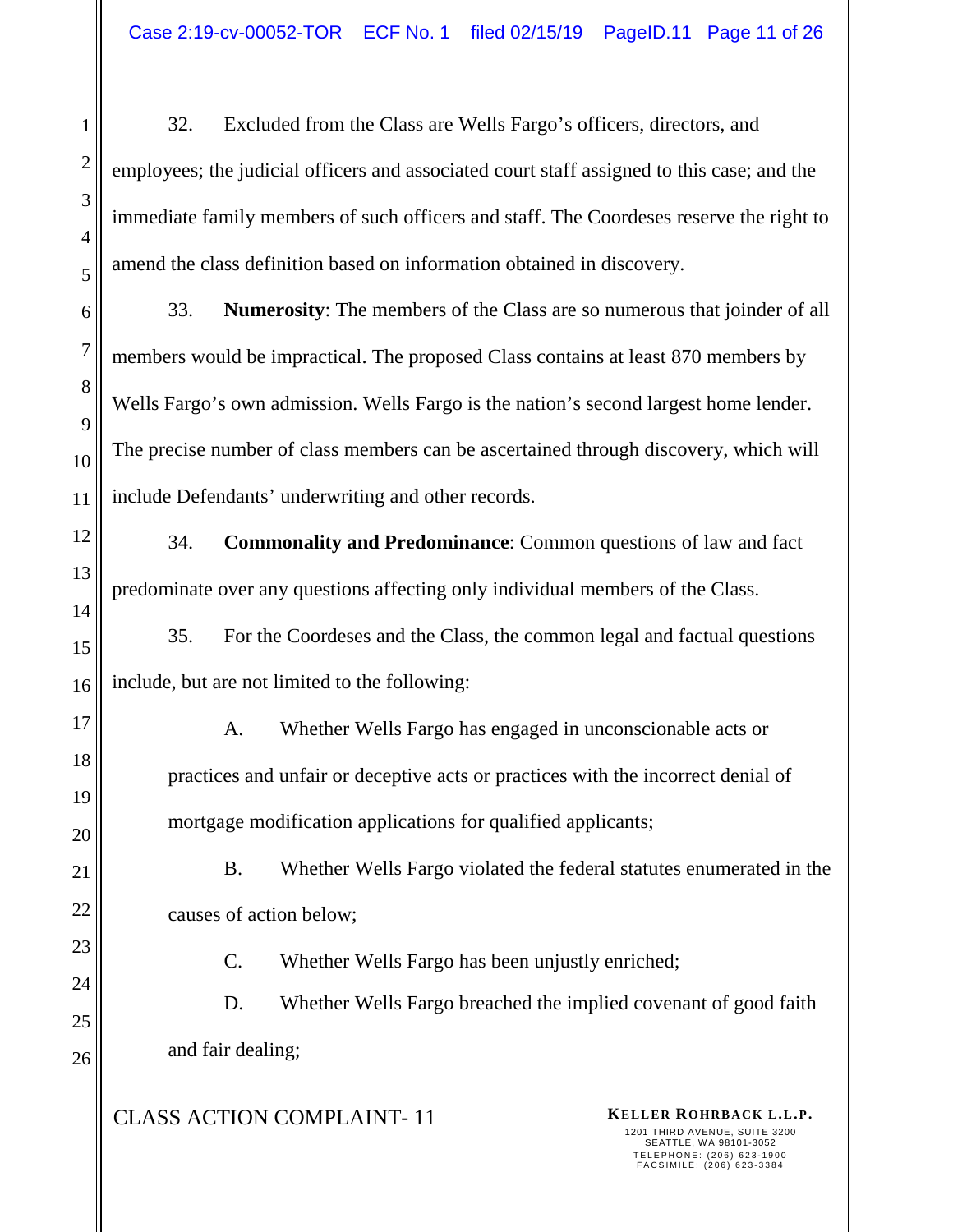E. Whether Wells Fargo acted in a timely fashion to disclose the error in its mortgage loan modification underwriting software;

F. Whether, because of Wells Fargo's conduct, the Coordeses and the Class have suffered damages; and if so, the appropriate amount thereof; and

G. Whether, because of Wells Fargo's misconduct, the Coordeses and the Class are entitled to equitable and declaratory relief, and if so, the nature of such relief.

36. Membership of the class may be determined through Wells Fargo's records, including loss mitigation records like loan modification application, which are stored on third party "Mortgage Service Platform" used by Wells Fargo.

37. **Typicality**: The Coordeses claims are typical of the claims of the members of the Class. The Coordeses and all the members of the Class have been injured by the same wrongful practices of Wells Fargo, by Wells Fargo's own admission. The Coordeses' claims arise from the same practices and course of conduct that give rise to the claims of the members of the Class and are based on the same legal theories.

38. **Adequacy**: The Coordeses are representatives who will fully and adequately assert and protect the interests of the Class and have retained class counsel who are experienced and qualified in prosecuting class actions. Neither the Coordeses nor their attorneys have any interests contrary to or in conflict with the Class.

39. **Superiority**: A class action is superior to all other available methods of the fair and efficient adjudication of this lawsuit because individual litigation of the claims of

**CLASS ACTION COMPLAINT-12 KELLER ROHRBACK L.L.P.**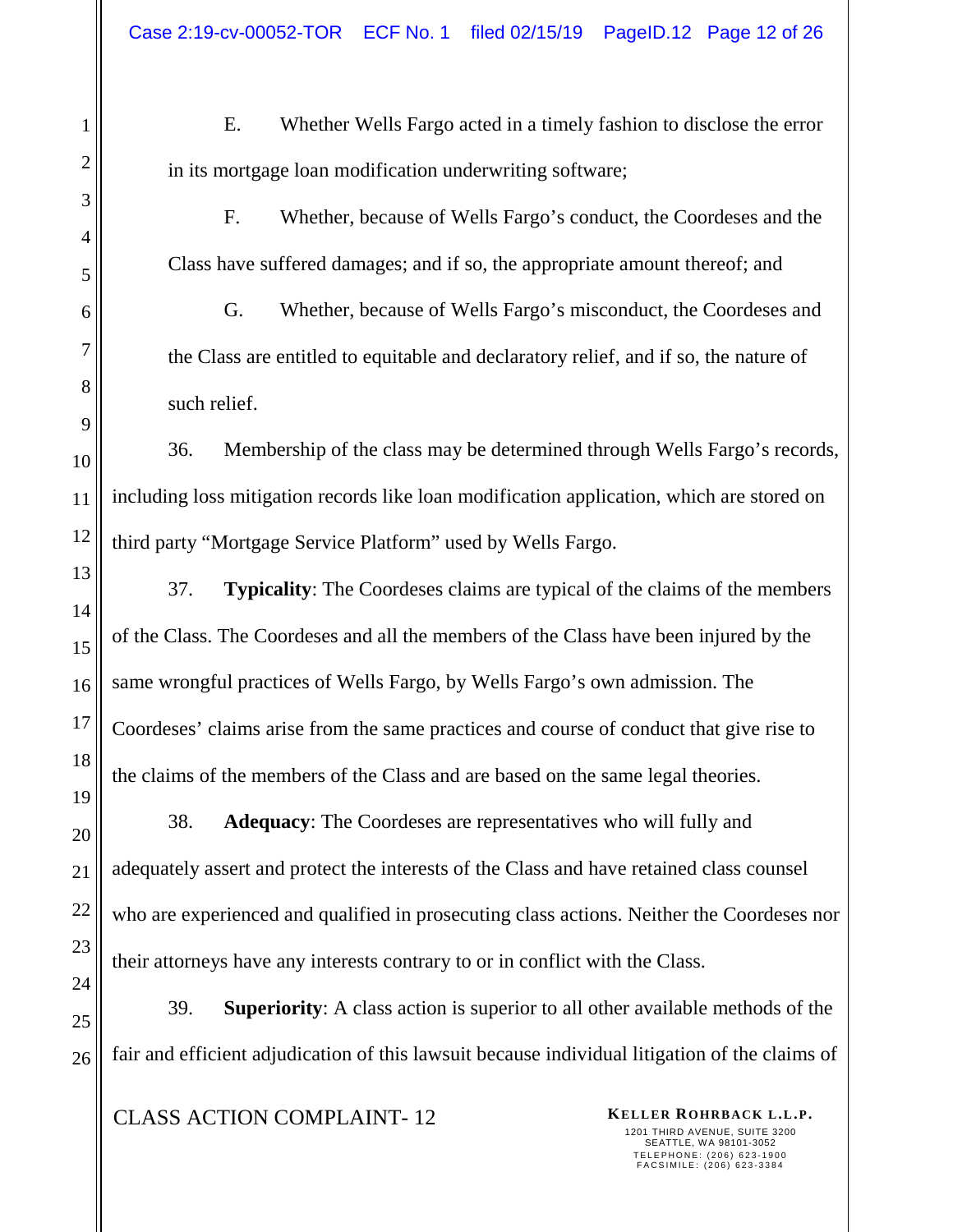all members of the Class is economically unfeasible and procedurally impracticable. While the aggregate damages sustained by the Class are likely to be in the millions of dollars, the individual damages incurred by each Class member are too small to warrant the expense of individual suits. The likelihood of individual Class members prosecuting their own separate claims is remote, and even if every member of the Class could afford individual litigation, the court system would be unduly burdened by individual litigation of such cases.

40. Further, individual members of the Class do not have a significant interest in individually controlling the prosecution of separate actions, and individualized litigation would also result in varying, inconsistent, or contradictory judgments and would magnify the delay and expense to all parties and the court system because of multiple trials of the same factual and legal issues. Plaintiffs know of no difficulty to be encountered in the managements of this action that would preclude its maintenance as a class action. In addition, Wells Fargo has acted or refused to act on grounds generally applicable to the Class and, as such, final injunctive relief or corresponding declaratory relief with regard to the members of the Class as a whole is appropriate.

41. Wells Fargo has, or has access to, address and/or other contact information for the members of the Class, which may be used to provide notice of the pendency of this action.

# **VI. TOLLING OF ANY APPLICABLE STATUES OF LIMITATIONS A. Discovery Rule**

**CLASS ACTION COMPLAINT-13 KELLER ROHRBACK L.L.P.** 

1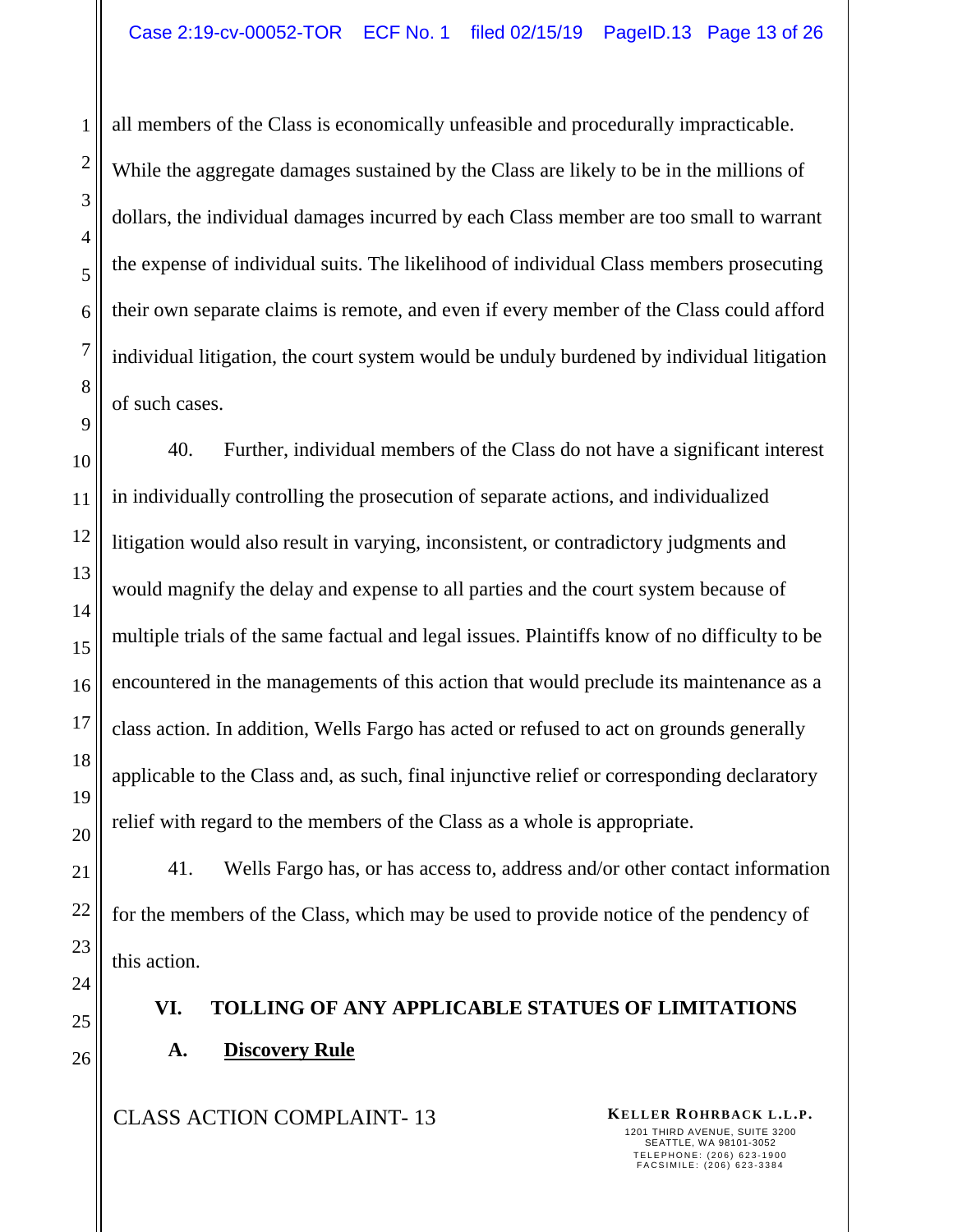42. The discovery rule delays the date on which a statute of limitations starts to run. Despite their diligence, the Coordeses and Class members did not discover and could not have discovered the facts that form the basis for their causes of actions. Specifically, the Coordeses and the Class members had no ability to know that their mortgage modification requests were rejected due to an internal fault in Wells Fargo's private mortgage loan modification software.

43. Wells Fargo did not reveal that its own software was the source of the foreclosure glitch until its filing with the SEC on August 3, 2018. Further, the Coordeses did not learn of the error generally, or specifically that it applied to them, until Wells Fargo contacted them in September 2018.

44. There is no reasonable expectation, including with the use of due diligence, that Coordeses or the Class members should or could have suspected their mortgage modification denials and subsequent foreclosures were the result of internal software errors. The Coordeses and the Class members had the reasonable expectation that Wells Fargo's internally-developed software functioned properly.

45. Any statutes of limitations otherwise applicable to any claim asserted have been tolled under the discovery rule by the inability of the Plaintiffs to have a reasonable opportunity to discover the unlawful injury giving rise to this complaint until they were contacted by Wells Fargo on or about September 2018.

# **B. Equitable Tolling**

CLASS ACTION COMPLAINT- 14 **KELLER ROHRBACK L.L.P.**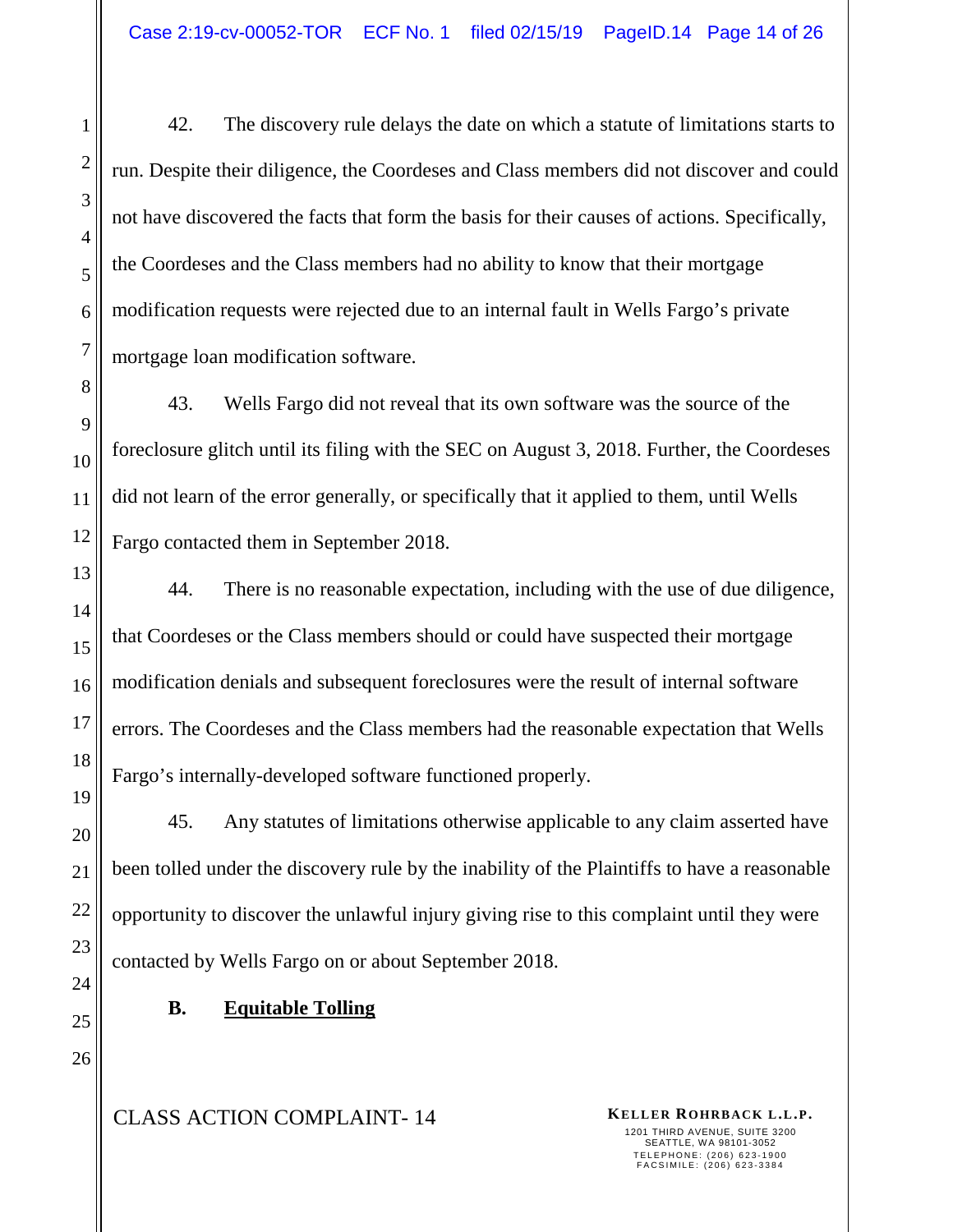46. Equitable tolling pauses the statute of limitations after it has already begun. The Coordeses were aware of their injury – the foreclosure of their beloved home was clear evidence – however, as described above, they lacked the ability to determine that their injuries were, in fact, the result of wrongdoing by Wells Fargo. It was not until Wells Fargo contacted them – nearly seven years after their loss – that they learned their injury was the result of Wells Fargo's misconduct. No reasonable plaintiff would have known of their valid claim during the statute of limitations.

47. Because there was excusable delay by the Coordeses and the Class members for bringing their claims until they were contacted by Wells Fargo on or about September 2018, any statutes of limitations have been tolled by the doctrine of equitable tolling until the discovery of the conduct giving rise to this complaint.

### **C. Estoppel**

48. Wells Fargo was under a continuous duty to notify the Coordeses and the Class members of the error in its mortgage underwriting software upon discovery in October 2015. Yet, even though the problems occurred between April 13, 2010, and October 20, 2015, Wells Fargo concealed the problem until August 3, 2018 when it acknowledged the problem in its 10-Q filing. Even with the revelation of the glitch, the Coordeses and the Class members could not determine that they were victims until they were contacted by Wells Fargo, which occurred on or about September 2018.

49. Wells Fargo did not re-evaluate the denied modifications and admit its error to the affected consumers, including the Coordeses, for almost three years after discovery

# **CLASS ACTION COMPLAINT-15 KELLER ROHRBACK L.L.P.**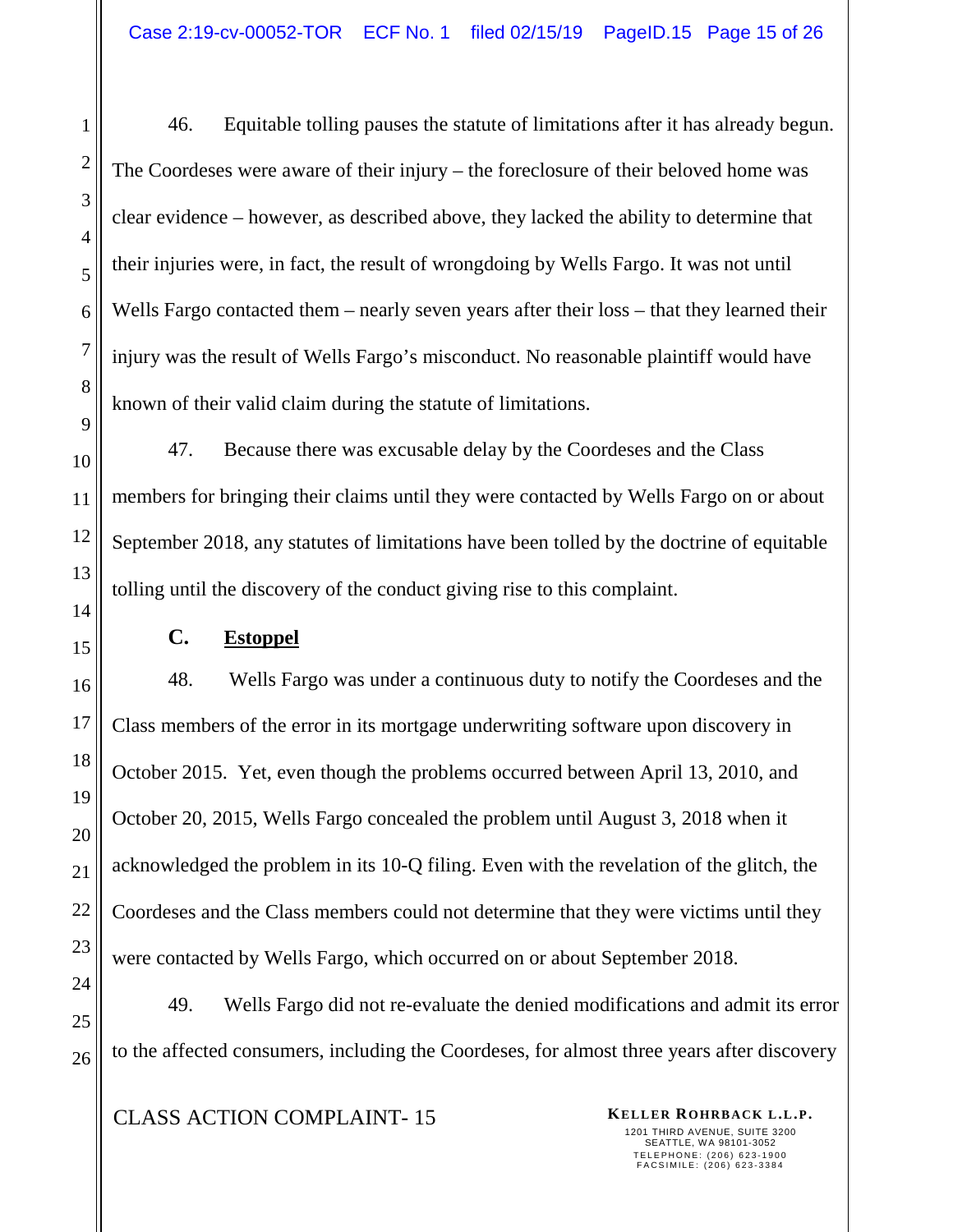of the internal software error. Instead, Wells Fargo concealed its mistake, thus preventing the Coordeses and the Class members from pursuing relief earlier under the law. This lengthy delay compounded harm to the Coordeses and the Class members. Because of Wells Fargo's concealment of the glitch, the Coordeses and Class Members did not and could not know of the existence of their claims.

50. Based on the foregoing, Wells Fargo is estopped from relying on any statutes of limitations in defense of this action.

### **VII. CAUSES OF ACTION**

# **FIRST CAUSE OF ACTION Violation of the Fair Debt Collection Practices Act, 15 U.S.C. § 1692,** *et seq***. Asserted on Behalf of Plaintiffs and the Class**

51. Plaintiffs incorporate by reference every prior and subsequent allegation of

this Complaint as if fully restated here.

1

2

3

4

5

6

7

8

9

10

11

12

13

14

15

16

17

18

19

20

21

22

23

24

25

26

52. Plaintiffs Monty and Michelle Coordes bring this claim on their own behalf and on behalf of each member of the Class described above.

53. The Fair Debt Collection Practices Act (FDCPA) prohibits debt collectors from using unfair or unconscionable methods to collect or attempt to collect debts. 15 U.S.C. § 1692f.

54. The Coordeses are defined as consumers under 15 U.S.C. § 1692a(3).

55. Wells Fargo is defined as a creditor under 15 U.S.C. § 1692a(4) and as a debt collector under 15 U.S.C. § 1692a(6).

CLASS ACTION COMPLAINT- 16 **KELLER ROHRBACK L.L.P.**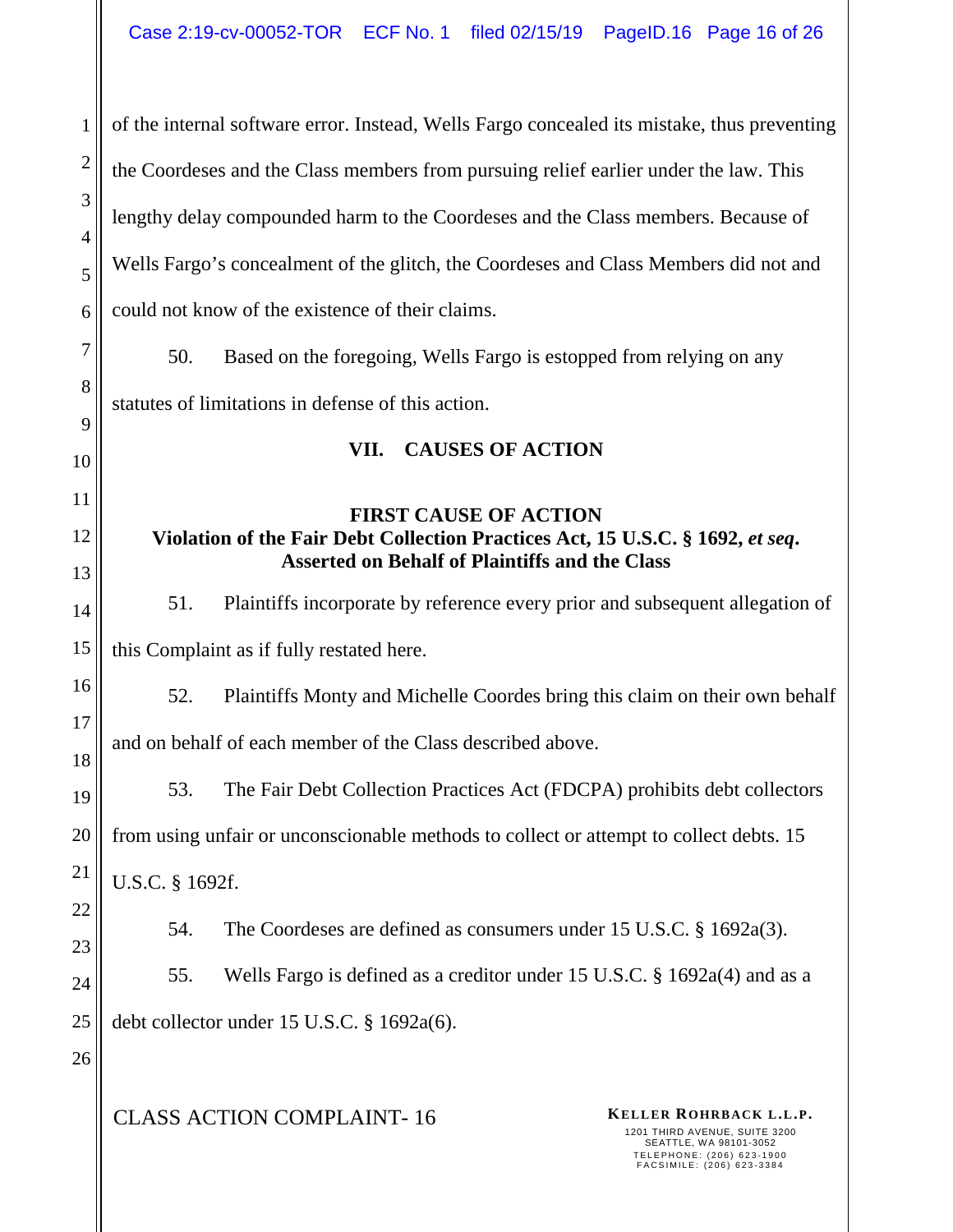56. The mortgage loans at issue here were debts primarily for personal, family, or household purposes, as defined by 15 U.S.C. § 1692a(5).

57. In violation of 15 U.S.C. § 1692f, Wells Fargo engaged in unfair or unconscionable means to collect a debt, including, but not limited to, incorrectly calculating fees associated with the Coordeses and the Class members' mortgage modification applications and improperly rejecting their applications. The Coordeses and the Class members were eligible for and should have received modifications, but Wells Fargo used an unfair or unconscionable method to deny the relief, ultimately resulting in unnecessary foreclosures for more than half of the Class, including the Coordeses.

58. By representing that the Coordeses and the Class members were not eligible for a modification to their mortgages, a statement which Wells Fargo now admits was false, Wells Fargo used a false, deceptive, or misleading representation or means in connection with the collection of a debt, in violation of 15 U.S.C. § 1692e.

59. FDPCA also prohibits "[t]aking or threatening to take any nonjudicial action to effect dispossession" if "there is no present right to possession of the property claimed as collateral through an enforceable security interest." 15 U.S.C. § 1692g(6)(A). The Coordeses and the Class members, by Wells Fargo's own admission, were eligible for and should have received mortgage modifications. Thus, Wells Fargo had neither the right to threaten nor to subsequently take nonjudicial foreclosure action on the borrowers' properties, in violation of 15 U.S.C.  $\S$  1692g(6)(A).

# **CLASS ACTION COMPLAINT-17 KELLER ROHRBACK L.L.P.**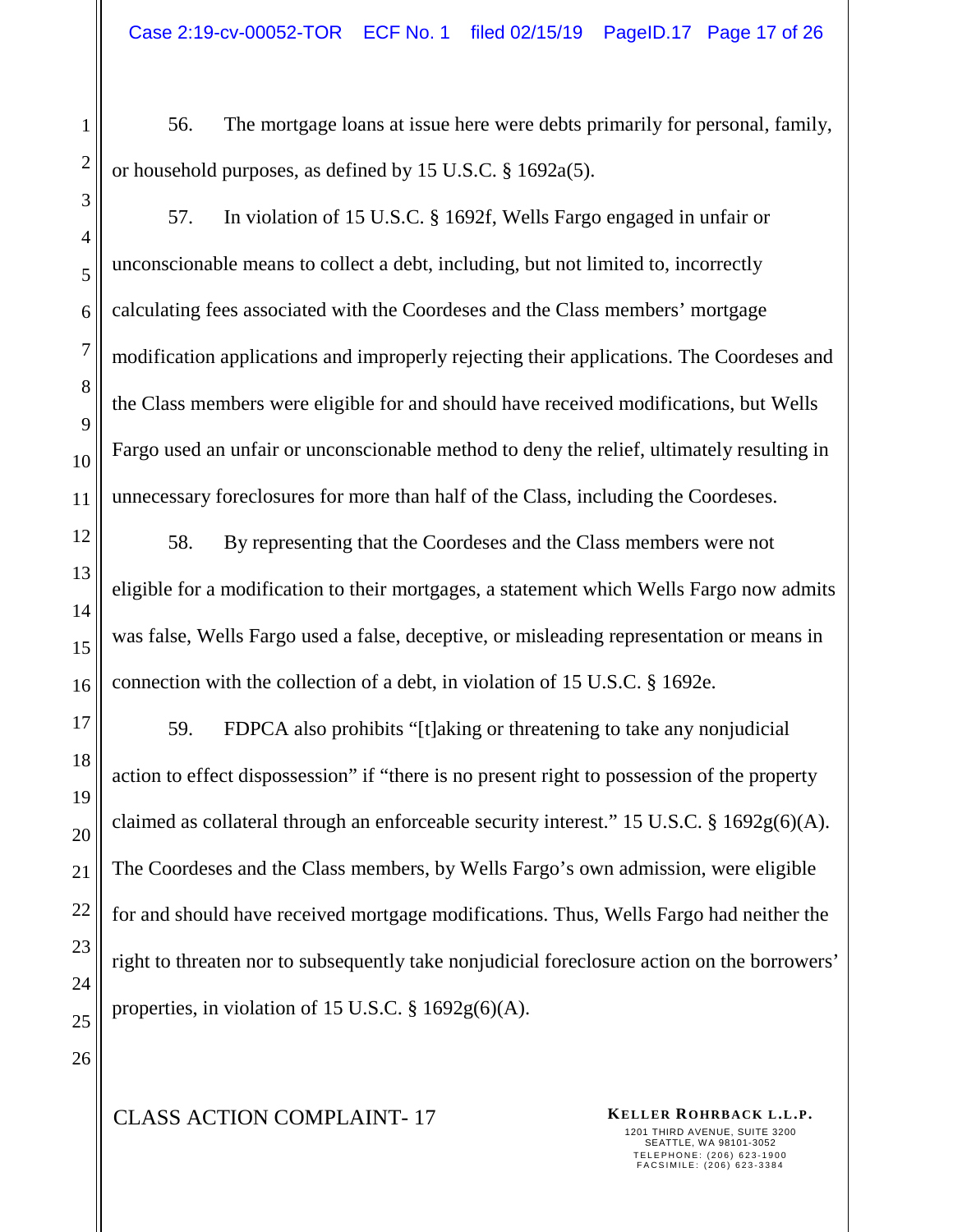60. Wells Fargo is liable to the Coordeses and each of the Class members for actual damages pursuant to 15 U.S.C.  $\S$  1692k(a)(1), statutory damages in the amount of \$1,000 pursuant to 15 U.S.C. § 1692k(a)(2)(A), and reasonable attorney fees and costs pursuant to 15 U.S.C.  $\S$  1692k(a)(3).

### **SECOND CAUSE OF ACTION Violation of the Truth in Lending Act, 16 U.S.C. 1601,** *et seq***. Asserted on Behalf of Plaintiffs and the Class**

61. Plaintiffs incorporate by reference every prior and subsequent allegation of this Complaint as if fully restated here.

62. Plaintiffs Monty and Michelle Coordes bring this claim on their own behalf and on behalf of each member of the Class described above.

63. The Truth in Lending Act (TILA) recognizes mortgage modification plans as a solution for borrowers facing economic hardship. It defines a "qualified loss mitigation plan" to include trial loan modifications, as requested by the Coordeses and the Class members here. 15 U.S.C.  $\S$  1639a(f)(1)(A).

64. TILA also provides specific duties to servicers of residential mortgages. 15 U.S.C. § 1639a. Among these duties is for a servicer to "reasonably determine[] . . . that the application of such qualified loss mitigation plan to a mortgage . . . will likely provide an anticipated recovery on the outstanding principal mortgage debt that will exceed the anticipated recovery through foreclosure[]." 15 U.S.C. § 1639a(a)(2)(C).

65. Wells Fargo is a creditor under TILA pursuant to 15 U.S.C. § 1602(g).

CLASS ACTION COMPLAINT- 18 **KELLER ROHRBACK L.L.P.**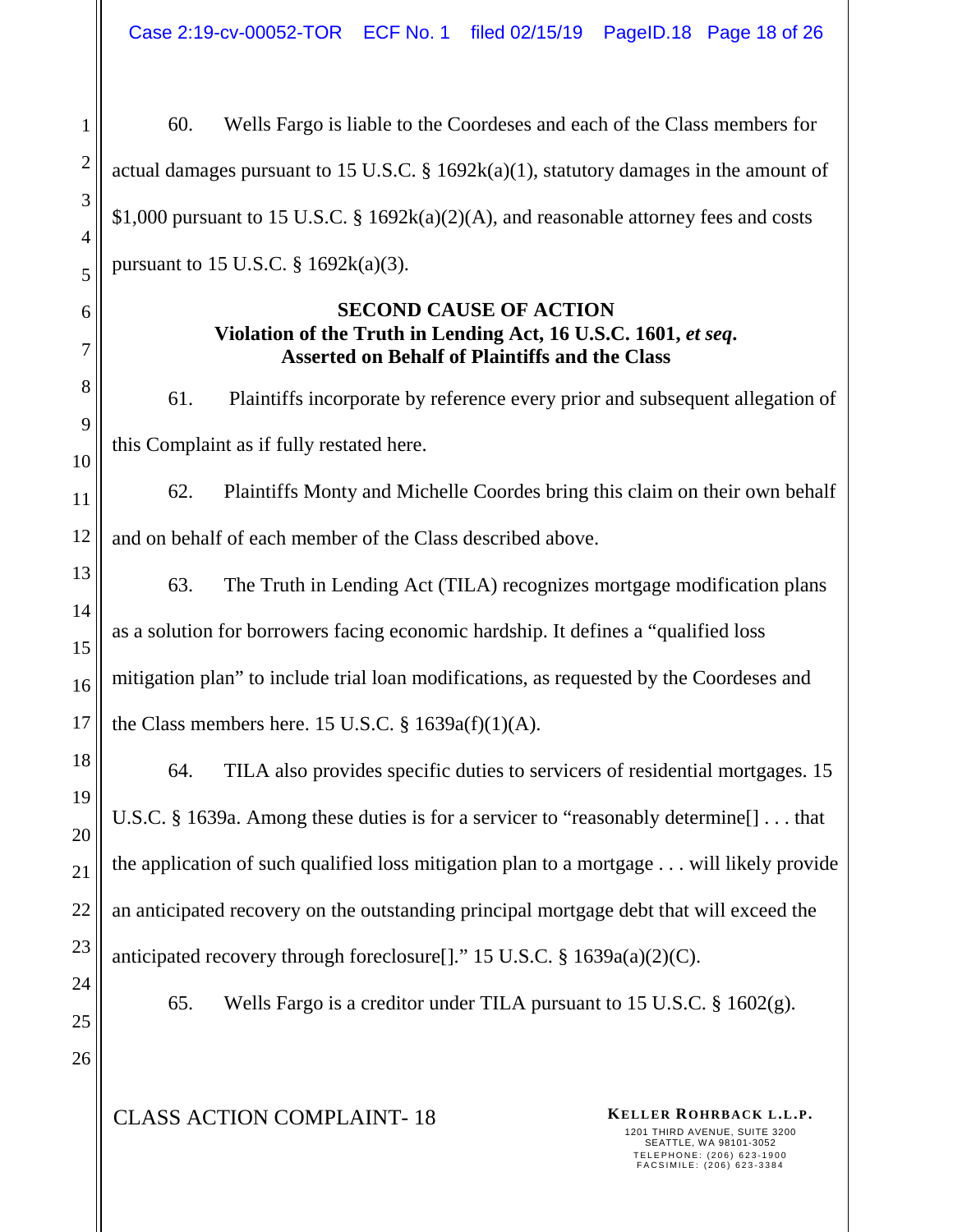66. The Coordeses and Class members are consumers under 15 U.S.C. § 1602(i).

67. Wells Fargo did not fulfill its duty under TILA. Wells Fargo did not reasonably determine that the applications of the Coordeses and the Class members would not provide the anticipated recovery of the outstanding principal mortgage debt. Wells Fargo has even admitted that if it had properly evaluated the applications, the Coordeses and the Class members would have qualified under the terms set forth in TILA.

68. The Coordeses and the Class members have been injured and suffered monetary losses, including the value of their homes, because of Wells Fargo's violations of TILA.

69. Pursuant to 15 U.S.C. § 1640, Wells Fargo is liable for actual and/or statutory damages, in an amount to be determined by the Court, plus attorneys' fees and costs.

# **THIRD CAUSE OF ACTION Violation of the Consumer Protection Act, RCW 19.86, et seq. Asserted on Behalf of Washington Class Members**

70. Plaintiffs incorporate by reference every prior and subsequent allegation of this Complaint as if fully restated here.

71. Plaintiffs Monty and Michelle Coordes bring this claim on their own behalf and on behalf of each Washington member of the Class described above.

25 26

1

2

3

4

5

6

7

8

9

10

11

12

13

14

15

16

17

18

19

20

21

22

23

24

CLASS ACTION COMPLAINT- 19 **KELLER ROHRBACK L.L.P.**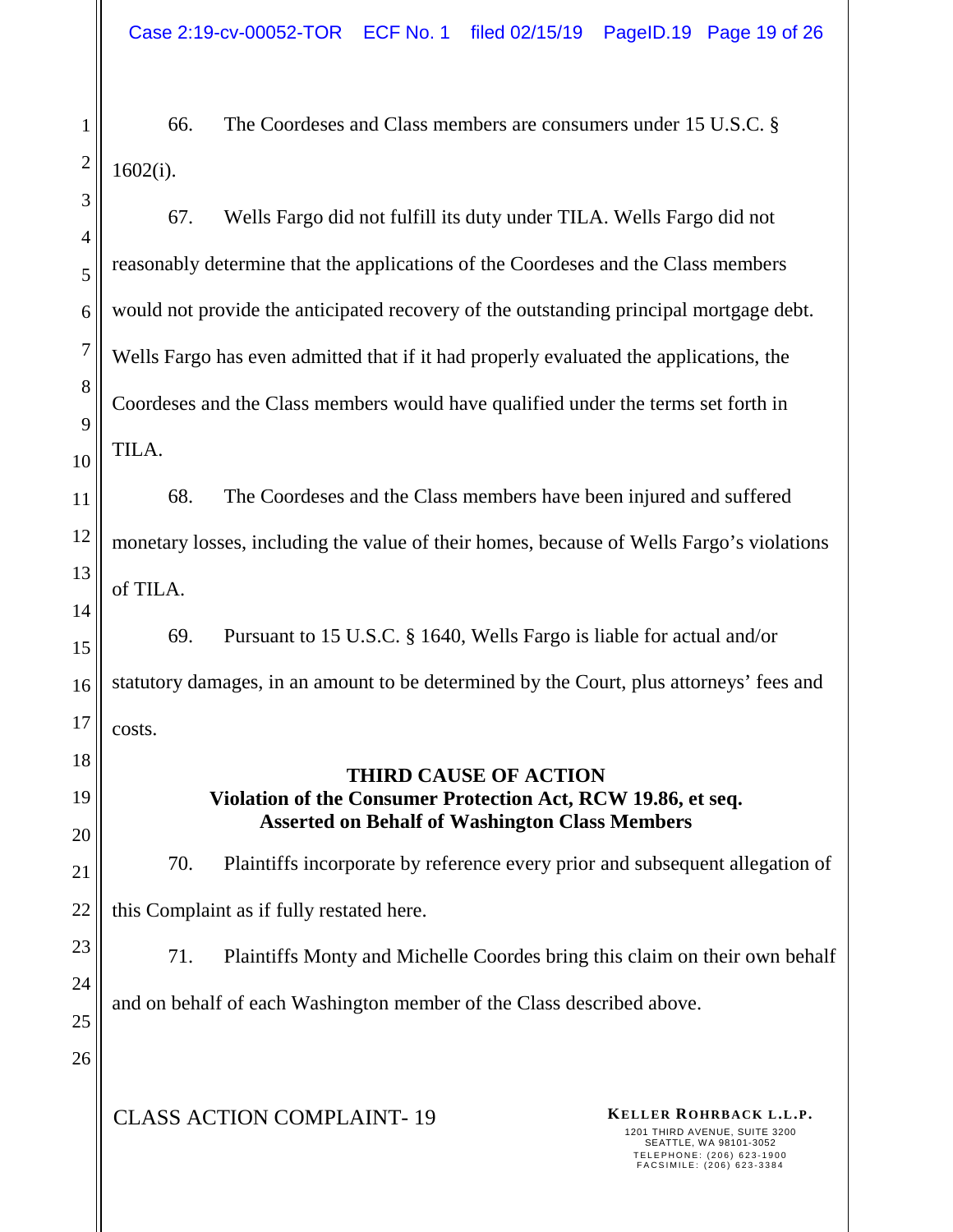72. The Consumer Protection Act is codified at RCW 19.86 *et seq*. (CPA). The CPA establishes a comprehensive framework for redressing consumer protection violations. As Washington consumers, the Coordeses and the Class members can enforce the CPA and recover damages. RCW 19.86.090. The conduct at issue in this case falls within the scope of the CPA.

73. The CPA prohibits unfair methods of competition and unfair or deceptive acts or practices in the conduct of any trade or commerce. Defendants engaged in unfair and/or deceptive conduct by improperly rejecting the mortgage modification applications of the Coordeses and the Class members who qualified for and should have received modification. As a result, the Coordeses and the Class members suffered economic damage, home foreclosure in some cases, and damage to their consumer credit reports.

74. Wells Fargo further engaged in unfair and deceptive acts or practices by withholding the knowledge of error that triggered the improper rejection of the mortgage modification applications for nearly three years after learning of and correcting the error.

75. Due to Defendants' unfair and deceptive acts or practices, the Coordeses and the Class Members suffered damage to their consumer credit, limiting their future ability to obtain lines of credit, including mortgages. Some Class members were forced to file bankruptcy as a result of Defendants' actions. Many Class members, including the Coordeses, suffered foreclosure and lost their homes. Defendants should have reasonably known upon discovery of the software error that the resulting harm would continue for

1201 THIRD AVENUE, SUITE 3200 SEATTLE, WA 98101-3052 TELEPHONE: (206) 623-1900<br>FACSIMILE: (206) 623-3384

# CLASS ACTION COMPLAINT- 20 **KELLER ROHRBACK L.L.P.**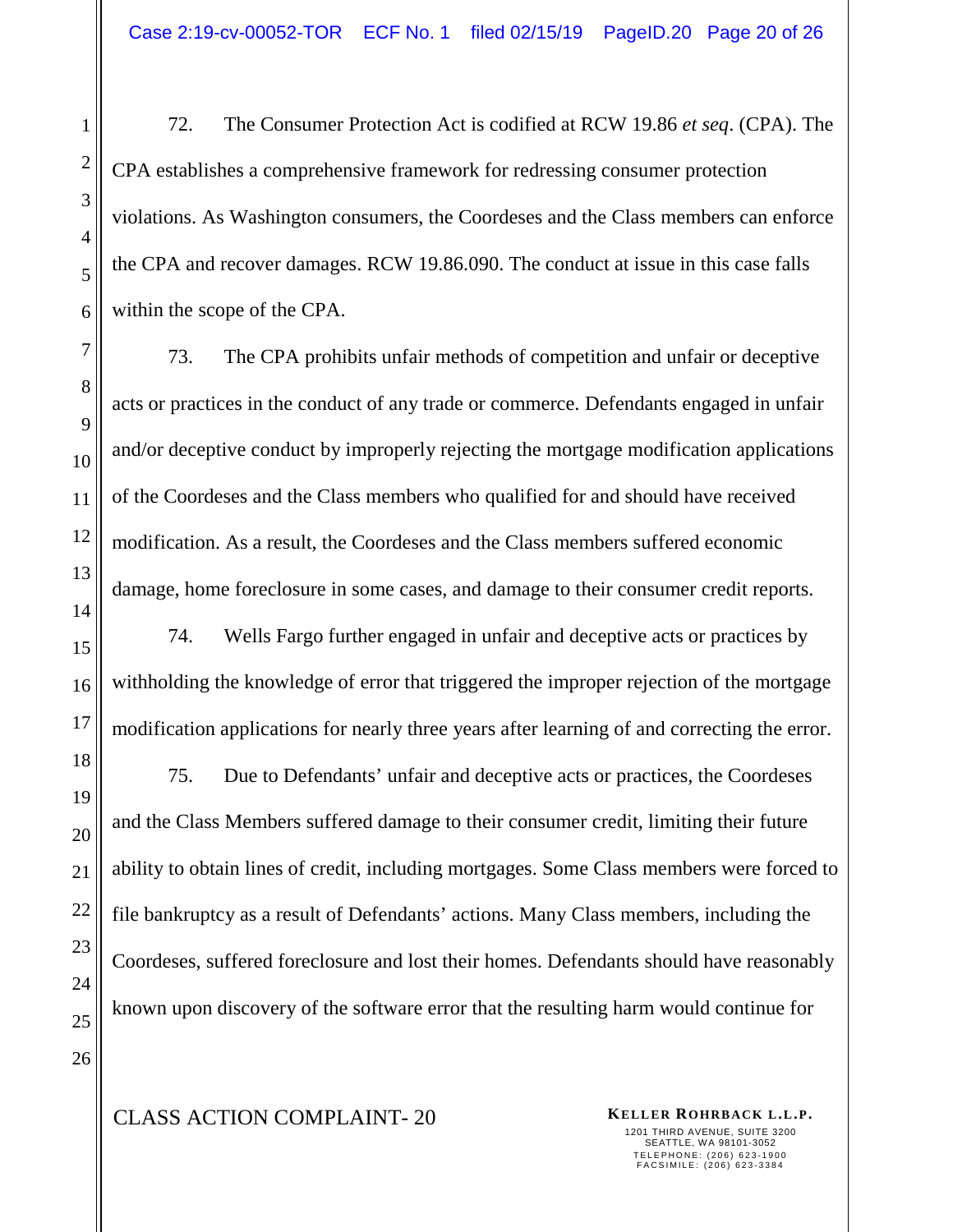several years, yet Defendants withheld the information and did not act to repair the credit reports of the Coordeses or Class Members or otherwise remedy the wrongdoing.

76. As a direct and proximate cause of each of Defendants' unfair and deceptive conduct: (i) the Coordeses and the Class members have sustained and continue to sustain injuries and (ii) pursuant to RCW 19.86.090, the Coordeses and the Class members are entitled to actual and treble damages in amounts to be determined at trial, attorneys' fees and costs, and all other relief available under the CPA.

# **FOURTH CAUSE OF ACTION Breach of Implied Covenant of Good Faith and Fair Dealing Asserted on Behalf of Plaintiffs and the Class**

77. Plaintiffs incorporate by reference every prior and subsequent allegation of this Complaint as if fully restated here.

78. Plaintiffs Monty and Michelle Coordes bring this claim on their own behalf and on behalf of each member of the Class described above.

79. Mortgage modification programs were specifically created to assist qualified borrowers experiencing financial hardship. The Coordeses and the Class members entered in negotiations for modifications with the expectation of good faith and fair dealing by Wells Fargo.

80. Wells Fargo did not act in a manner consistent with the borrowers' objectively reasonable expectations. Wells Fargo dragged the process out for an extended duration and ultimately denied the applications for mortgage modification, despite the borrowers actually qualifying for the relief.

**CLASS ACTION COMPLAINT-21 KELLER ROHRBACK L.L.P.**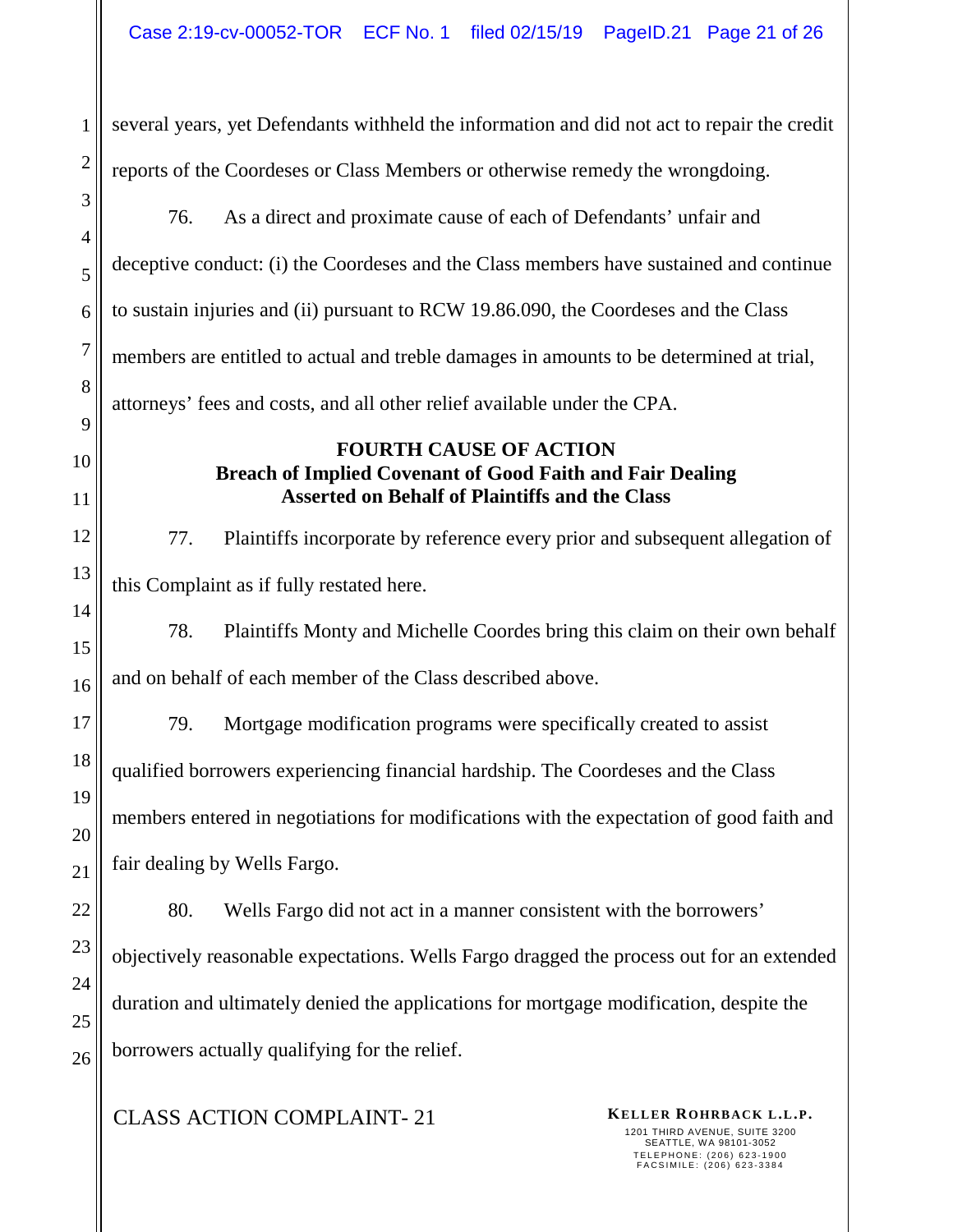81. To further compound the problem, by its own admission, Wells Fargo discovered the error in October 2015. It made no efforts for several years to notify the Coordeses or the Class members that their mortgage modification may have been improperly denied. During this period, the Coordeses and Class members were left to suffer with the continuing financial effects of foreclosure.

82. As a result, the Coordeses and the Class members are entitled to damages on their breach of covenant of good faith and fair dealing claim in an amount to be proven at trial.

#### **FIFTH CAUSE OF ACTION Unjust Enrichment Asserted on Behalf of Plaintiffs and the Class**

83. Plaintiffs incorporate by reference every prior and subsequent allegation of this Complaint as if fully restated here.

84. Plaintiffs Monty and Michelle Coordes bring this claim on their own behalf and on behalf of each member of the Class described above.

85. Wells Fargo denied the Coordeses and the Class members the mortgage modification relief they were qualified to receive and in turn was unjustly enriched by penalties, fees, and other charges resulting from the financial implications of the denial of mortgage modifications, including foreclosure.

86. Allowing Wells Fargo to retain the fees and other benefits it received from the foreclosures and/or the denial of the modifications is unjust because they were obtained as the result of unlawful, unfair, or fraudulent practices. Wells Fargo should be

**CLASS ACTION COMPLAINT-22 KELLER ROHRBACK L.L.P.**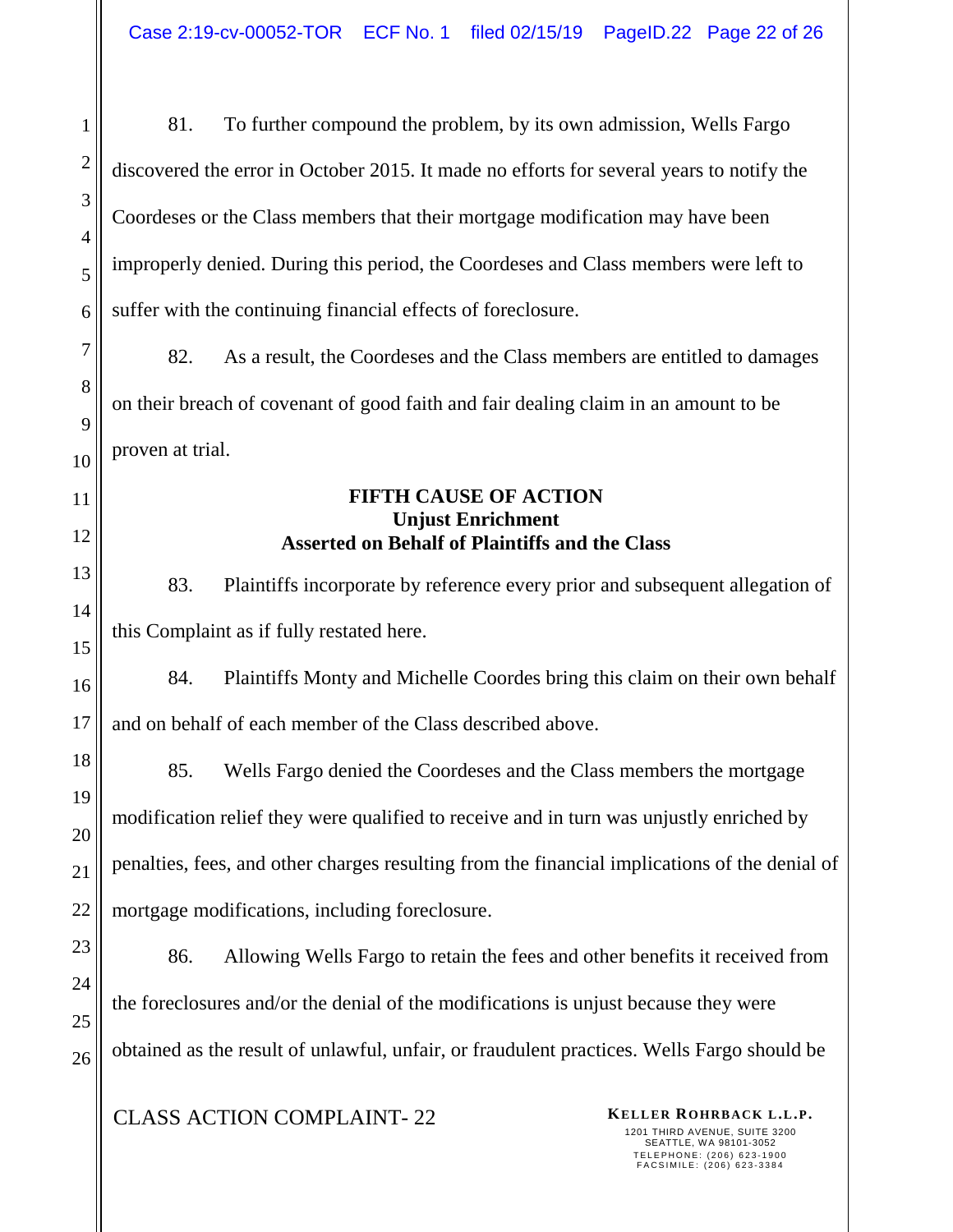**CLASS ACTION COMPLAINT-23 KELLER ROHRBACK L.L.P.** 1 2 3 4 5 6 7 8 9 10 11 12 13 14 15 16 17 18 19 20 21 22 23 24 25 26 held accountable for its misconduct, including the subsequent refusal to timely reveal the issue and allowing Wells Fargo to retain the benefits defeats society's reasonable expectations of mortgage loan contracts and the federal government's purpose in enacting mortgage modification relief programs such as HAMP. 87. As a result, the Coordeses and the Class members are entitled to damages on their unjust enrichment claim in an amount to be proven at trial. **SIXTH CAUSE OF ACTION Negligence Asserted on Behalf of Plaintiffs and the Class**  88. Plaintiffs incorporate by reference every prior and subsequent allegation of this Complaint as if fully restated here. 89. Plaintiffs Monty and Michelle Coordes bring this claim on their own behalf and on behalf of each member of the Class described above. 90. Independent from the contractual obligations outlined in the mortgage contract and subsequent request for a modification under the HAMP program to their mortgages,<sup>2</sup> Wells Fargo owed the Coordeses and the Class members a duty to exercise reasonable care in the modification process. 91. As Wells Fargo chose to develop its own software program to determine applicants' eligibility for modification, Wells Fargo owed the Coordeses and the Class <sup>2</sup> Plaintiffs do not seek suit to enforce the terms of HAMP, including contractual rights.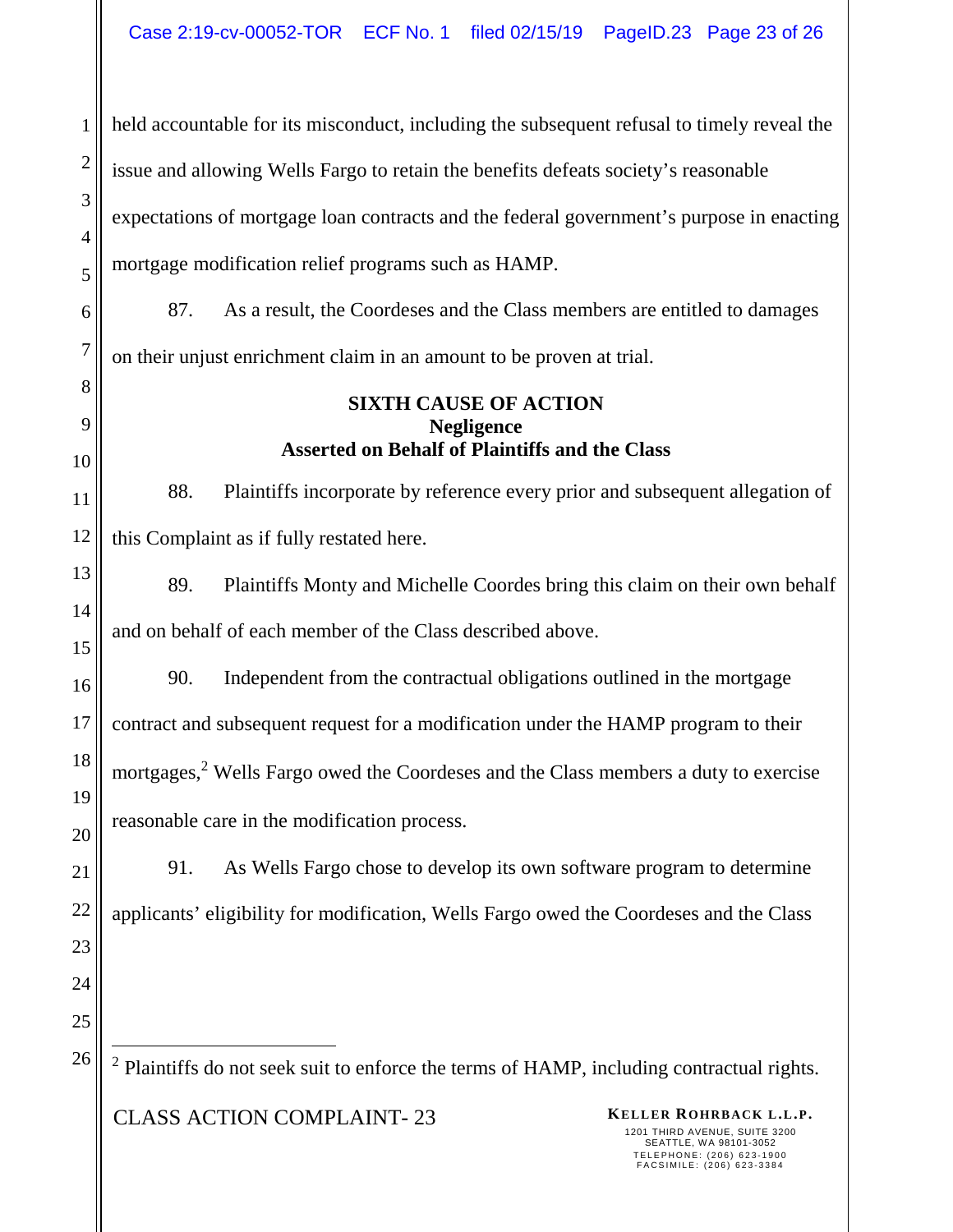members a duty to exercise reasonable care in the development and execution of these software programs.

92. Wells Fargo breached this duty of care by developing and using software that did not perform correctly because it overcalculated the amount of attorneys' fees that were used in the determination of applicants' eligibility. Because of the software was negligently designed and implemented, Wells Fargo denied modification applications that the Coordeses and Class members should have received. These denials were based not on the materials within the mortgage contracts or modification applications, but exclusively on Wells Fargo's negligently designed and implemented software.

93. The breach of this duty was the direct and proximate cause of harm to the Coordeses and the Class members.

94. As a result, the Coordeses and the Class members are entitled to damages in an amount to be proven at trial.

# **VIII. REQUEST FOR RELIEF**

The Coordeses, individually and on behalf of all others similarly situated, request judgments against Defendants as follows:

A. For an order certifying the Class under FED. R. CIV. P. 23(b)(2) and 23(b)(3) and appointing the Coordeses as representatives of the Class and appointing the lawyers and law firm representing the Coordeses as counsel for the Class;

B. Notifying the Class according to FED. R. CIV. P. 23(c);

CLASS ACTION COMPLAINT- 24 **KELLER ROHRBACK L.L.P.**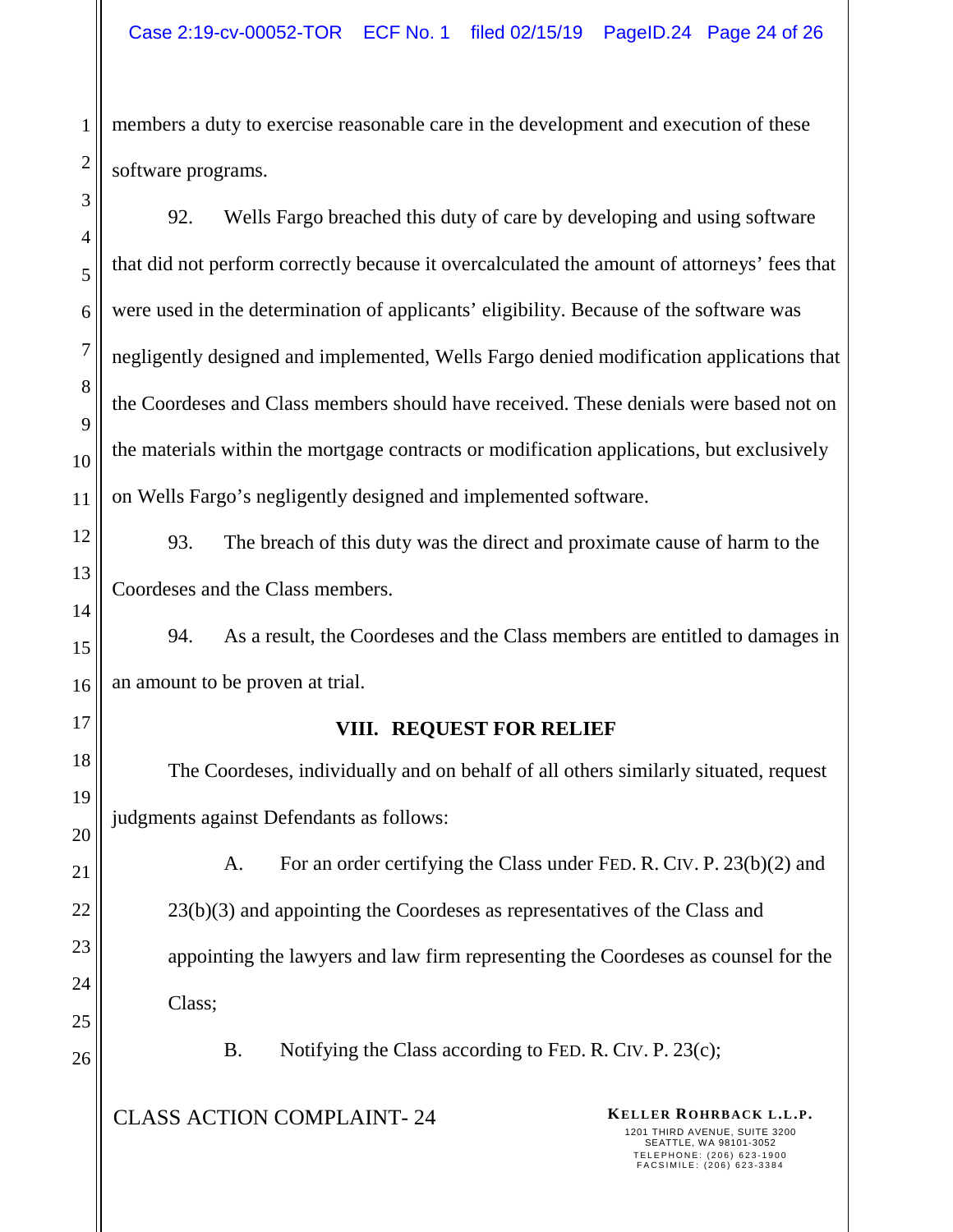**CLASS ACTION COMPLAINT-25 KELLER ROHRBACK L.L.P.** 1201 THIRD AVENUE, SUITE 3200 SEATTLE, WA 98101-3052 TELEPHONE: (206) 623-1900<br>FACSIMILE: (206) 623-3384 1 2 3 4 5 6 7 8 9 10 11 12 13 14 15 16 17 18 19 20 21 22 23 24 25 26 C. Declaring Wells Fargo's actions to be unlawful; D. For all recoverable compensatory, statutory, and other damages sustained by the Coordeses and the Class, including disgorgement, unjust enrichment, and all other relief allowed under applicable law; E. Granting the Coordeses and the Class awards of restitution and/or disgorgement of Wells Fargo's profits from its unfair and unlawful practices described above; F. For injunctive relief; G. For costs; H. For both pre-judgment and post-judgment interest on any amounts awarded; I. For treble damages insofar as they are allowed by applicable laws; J. For appropriate individual relief as requested above; K. For payment of attorneys' fees and expert fees as may be allowable under applicable law; and L. For such other and further relief, including declaratory relief, as the Court may deem proper. **IX. DEMAND FOR JURY TRIAL**  Plaintiffs hereby demand a trial by jury on all issues so triable. DATED this 15th day of February, 2019.